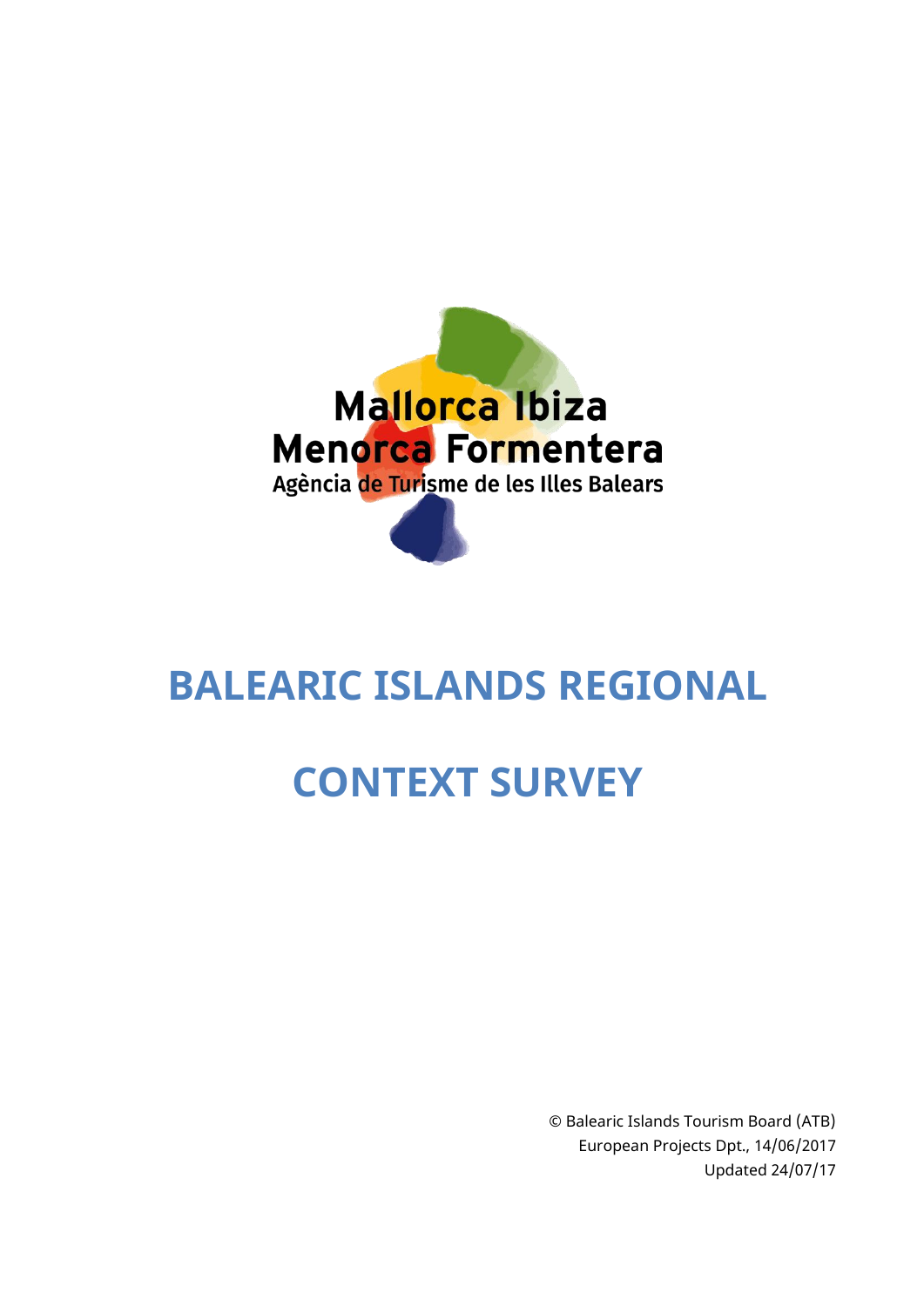



#### **LIST OF CONTENTS**

**1. Introduction**

#### **2. Socioeconomic situation**

2.1. Table of main socioeconomic and tourism magnitudes

#### **3. Balearic Islands Tourism System**

- 3.1. Visitor profile
- 3.2. Tourist satisfaction
- 3.3. Trends and competitors
- 3.4. Residents perceptions on Tourism
- 3.5. Challenges

#### **4. Tourism support actions of the Balearic Islands regional Government**

4.1. Sustainable Tourism Tax

4.2. Tourism promotion, diversification strategies and policies: "BETTER IN WINTER" campaign

#### **5. Policy instruments linked to the strategy**

- **6. SWOT Analysis**
- **7. References**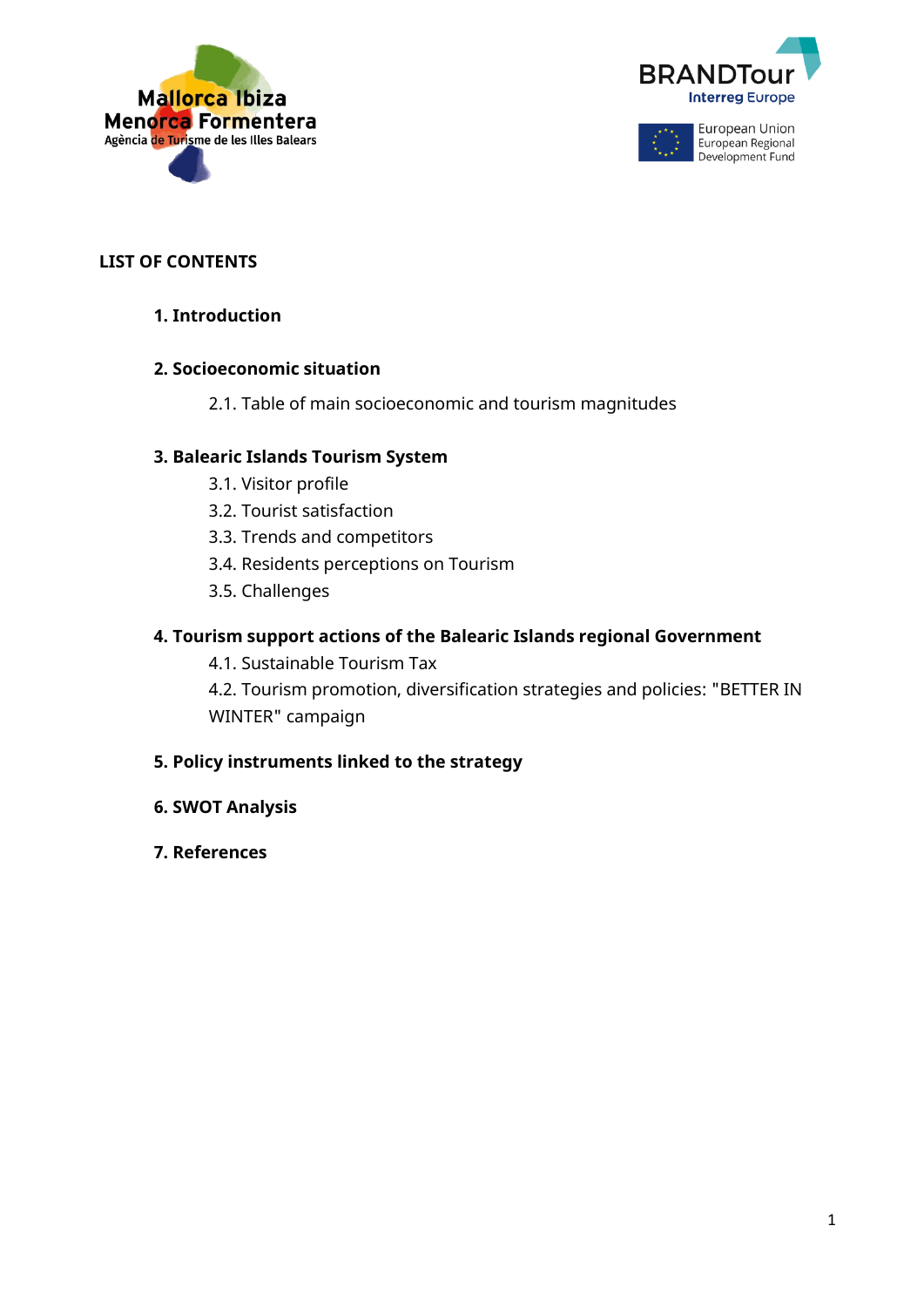





#### **1. INTRODUCTION**



The Balearic Islands is a region located on the western Mediterranean Sea, near the eastern coast of the Iberian Peninsula. The four largest islands –Mallorca, Menorca, Eivissa (Ibiza) and Formentera– cover a surface of 5.014 km2 and 1.239,9 km of coast, representing a wide variety of landscapes.

The highest mountain is located in Mallorca. With 1,432 m altitude, *Puig Major* in the *Serra de Tramuntana*, is a protected natural area that in 2011 was declared UNESCO World Heritage. The minimum distance separating Mallorca from Menorca is 35 km, and Ibiza is 75 km far from Valencia by sea. The islands enjoy a mild climate with an annual average of 2,850 hours of sunshine and an average annual temperature of 18ºC.

**There are 3 UNESCO declarations, one on each island** related to natural biodiversity and culture: *Serra de Tramuntana* in Mallorca, Menorca Biosphere Reserve and Ibiza World Heritage Site. Population in 2016 was of 1,107,220 people, and the main cities are: Palma de Mallorca (the capital), Calvià, Ibiza, Manacor, Santa Eulària, Marratxí, Llucmajor and Inca.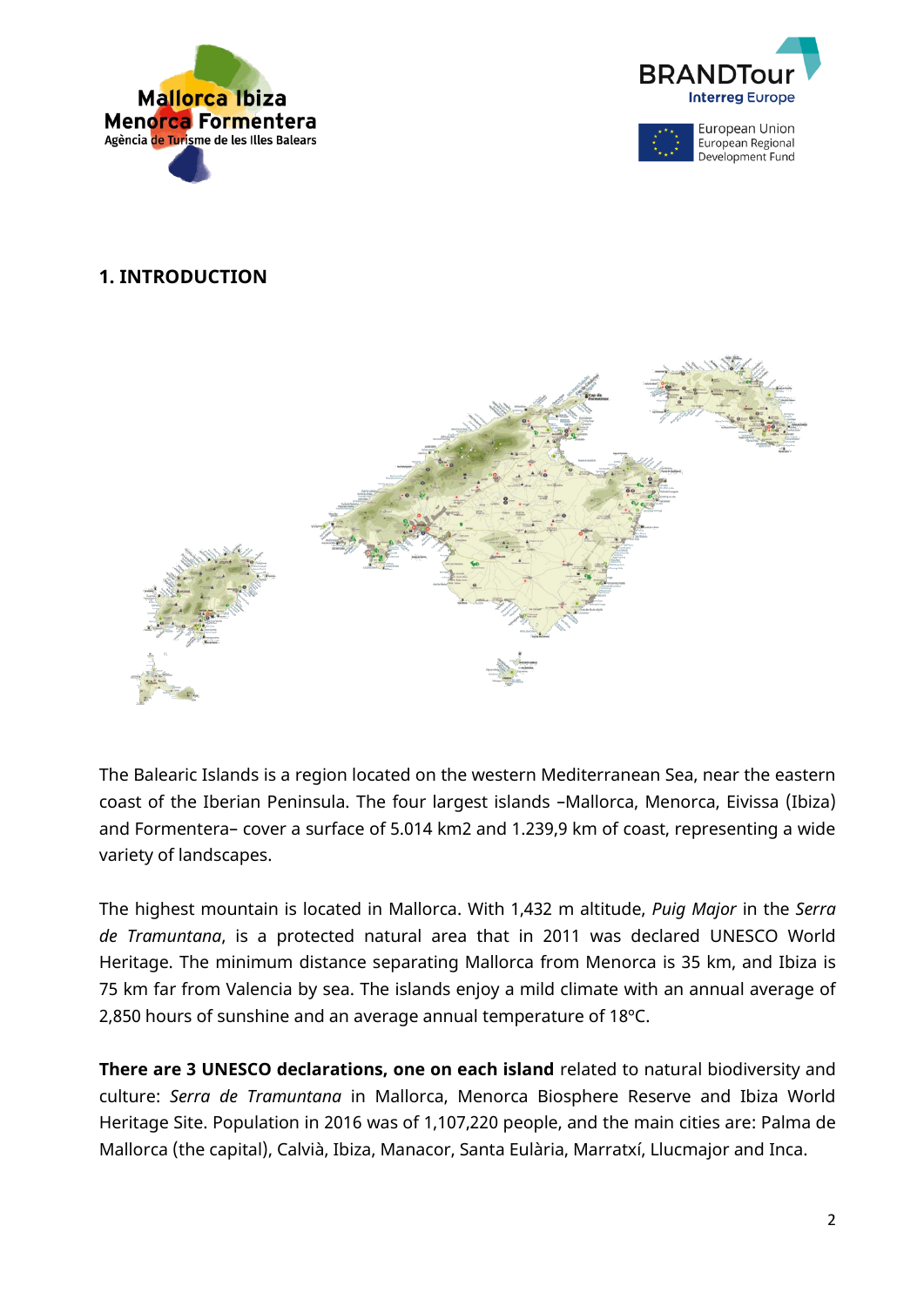



Main **international airports** are: Son Sant Joan in Palma de Mallorca, Mahón in Menorca and Es Codolar in Ibiza. Access to the island of Formentera is only possible by ferry boat. Approximately 75% of the air traffic is concentrated in Palma airport, followed by Eivissa-Ibiza and Mahón. There are 7 ports with regular sea lines: Palma, Alcudia, Mahón, Ciutadella, Eivissa-Ibiza, Sant Antoni de Portmany and La Savina (Formentera) that hosted around 597,773 passengers.

# **2. SOCIOECONOMIC SITUATION**

The **Balearic Islands are one of the main tourism regions in Europe**, and tourism has been the structural economic activity of urban growth and financial development since the 1950s.

Spain is one of the world's tourist destinations, ranking third in terms of international tourist arrivals in 2016 (75 millions of tourists, FRONTUR/INE, 2016). The Balearic Islands are central to the Spanish tourism economy, being the second-largest Spanish tourism region in terms of international visitors (15 million international tourists annually, IET-FRONTUR 2016) and the largest in terms of tourist accommodation (IET, 2016). Of all the tourists who visit Spain, about a quarter of the total comes to the Balearic Islands, or in other words: **one tourist out of 5 who visits Spain, chooses the Balearic Islands.**

The insularity and space constraints are peculiarities of the region that mark in a special way the economy. Balearic Islands are small territories and are also islands. This results in a pressure on a territory that has grown significantly in recent years, leading to major challenges for the management of the sustainability of the territory. Some of these challenges are: the need for adequate planning of transport infrastructures, environmental management -in terms of waste management and additional pollution generated by population growth-, the creation of adequate services to the new demands of the increase in population -such as energy production and water supply- and the concentration of tourists during the summer season -between May and October-. (Source: RIS3)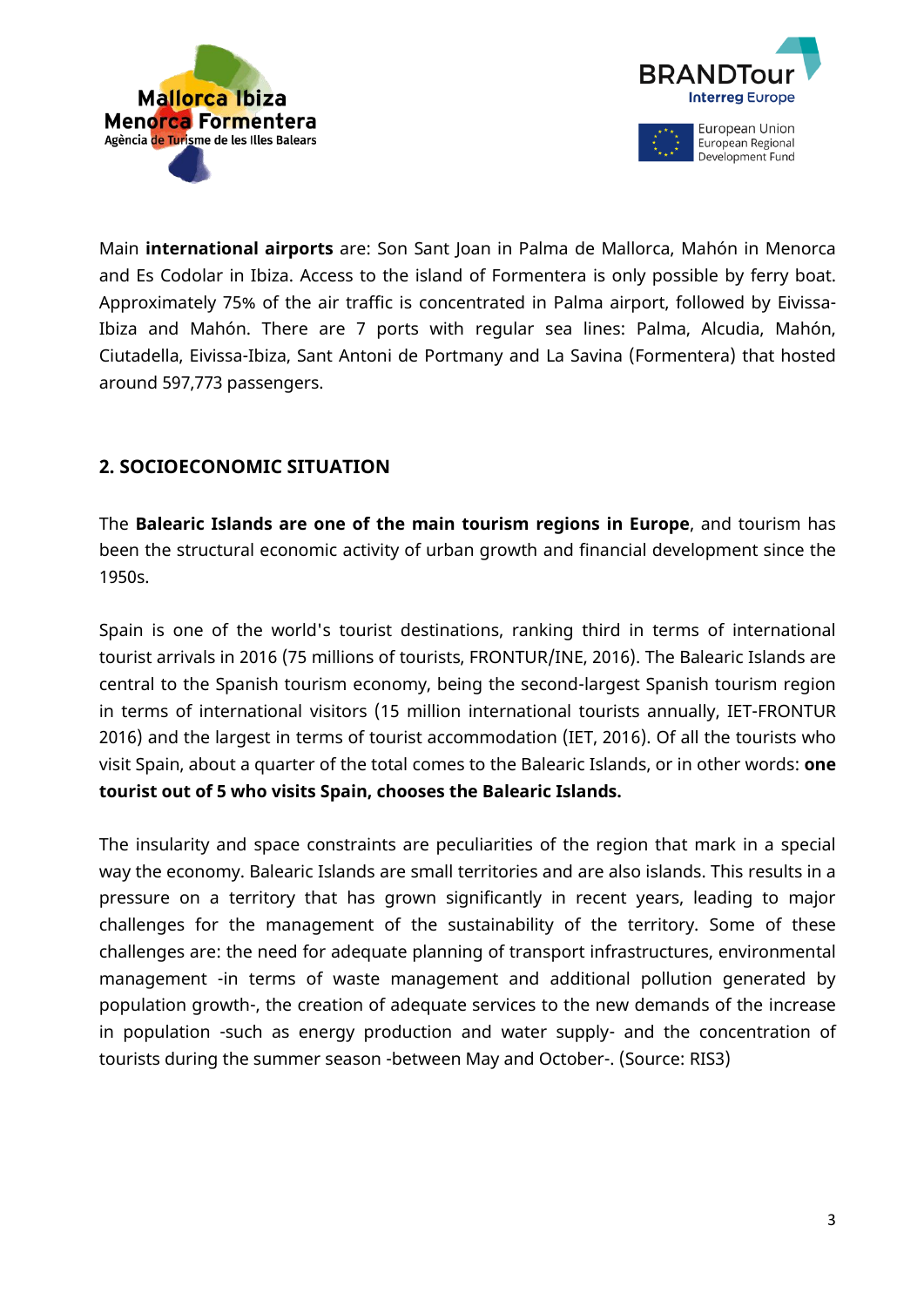



# 2.1. TABLE OF MAIN SOCIOECONOMIC AND TOURISM MAGNITUDES

| <b>Indicator</b>                                        | <b>Balearic Islands</b> |
|---------------------------------------------------------|-------------------------|
| Population (2016)                                       | 1.107.220               |
| PIB pm (Base 2010)                                      | 28.461 M€               |
| Employed people in the tourist sector (2015)            | 139.100                 |
| Unemployed for less than one year in the tourist sector | 23.400                  |
| (2015)                                                  |                         |
| Tourism enterprises (2016)                              | 16.727                  |
| Tourists (2016)                                         | 15.372.128              |
| Tourist expenditure (2016)                              | 13.006 M€               |
| Overnight stays (2016)                                  | 95.725.178              |
| Average tourist expenditure per day (2016)              | 136,0€                  |
| Average daily Hotel rate (2016)                         | 92,6€                   |
| Revenue per available Hotel room (RevPAR, 2016)         | 75,5€                   |
| Passenger arrivals by air (2016)                        | 18.363.889              |
| Passenger arrivals by sea (2016)                        | 3.216.316               |

(Source: IBESTAT, Balearic Islands Statistical Institute- Balearic Islands Government)

# **3. BALEARIC ISLANDS TOURISM SYSTEM**

Tourism has been the "main industry" and still is the main engine of growth in the Balearic Islands economy. All the estimates suggest that it will continue playing an important role in the next decades. Tourism activities account for more than 44.2% of regional GDP in the Balearic Islands and generate more than 30.8% of total direct employment on the islands (employing currently more than 130.000 people), that is three out of ten jobs. In addition, it should be noted that tourism has an indirect impact on other types of sectors: services, agriculture, construction, etc. altogether representing more than 85% of the Balearic GDP.

This powerful tourism system counts on more than 16,000 companies, moves more than 13,000 M€ a year and more than 15 million tourists, 80% of which are international (mainly from Germany, UK, Italy, France, Nordic countries and Benelux).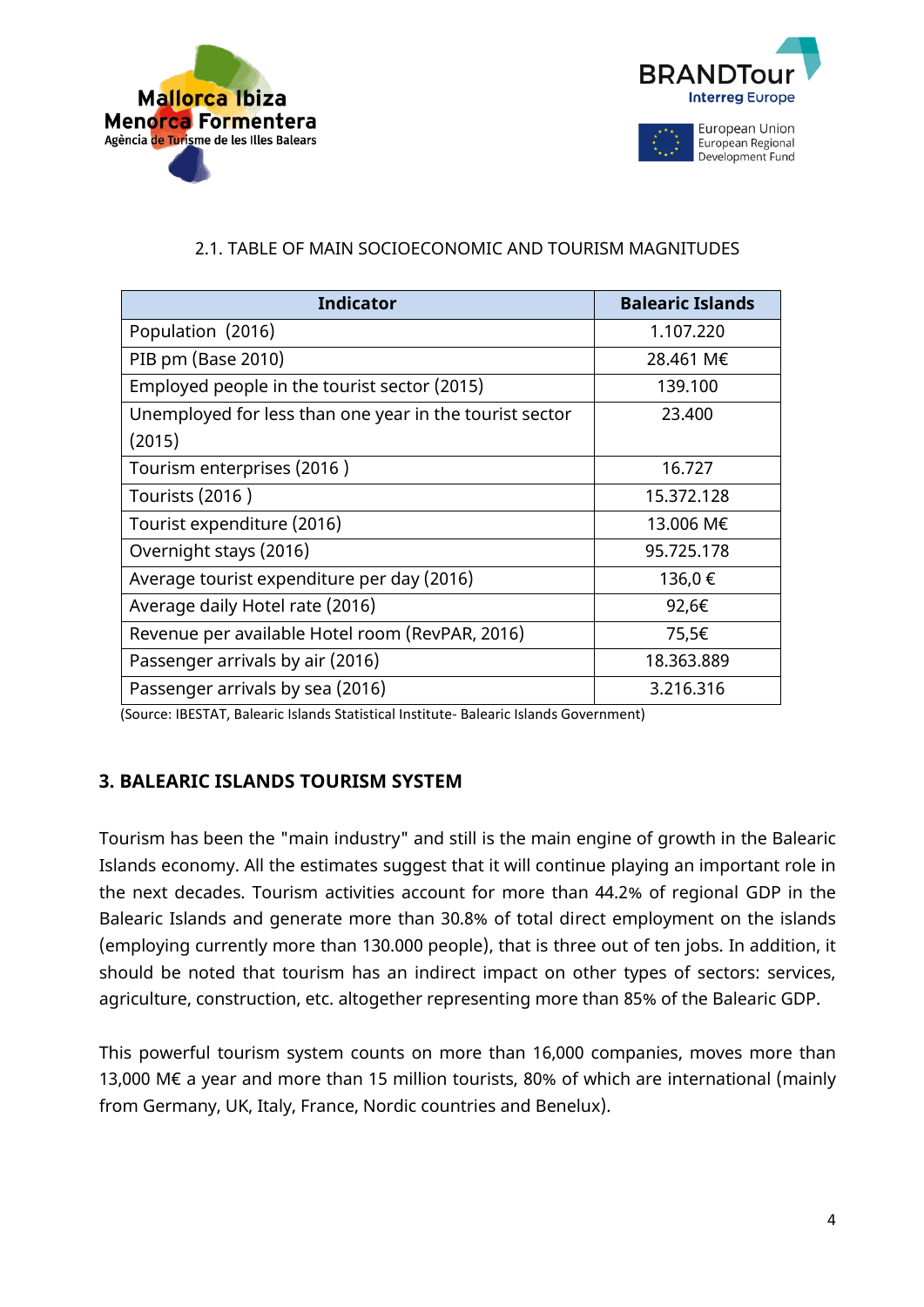



One of the singularities of tourism in the Balearic Islands is not only the number of visitors and the singularity of the products and the environments, but also that **our islands have been the cradle of a worldwide business fabric and knowledge in tourism**, which has not only grown and consolidated as a global reference, but has expanded also business in many world countries.

Balearic Islands tourism is a particular combination of overseas tour operator, airline and island transport with local hotel management to produce large numbers of holidays for large numbers of people at good cost and with good quality of services. As long as the number of tourists continued to rise year-on-year considerable profits became available for reinvesting. So the high expertise and know how of the Balearic Islands was, together with the surpluses and the tourist model exported to overseas destinations, particularly to the Caribbean and Latin America.

Four large Mallorcan hotel corporations control, today, more than 594 hotels worldwide with more than 200.000 rooms. These top rank hotel chains of international scope (which expanded activities into new coastal resorts worldwide, particularly in the Caribbean) were born in the Balearic Islands and still maintain headquarters here: Meliá Hotels International, Barceló Hotel Group, RIU Hotels & Resorts and Iberostar Hotels & Resorts.

A total amount of 15.372.128 tourists visited the Balearic Islands in 2016 (IBESTAT- Balearic Islands Statistical Institute). From those, 2.378.806 are Spanish (domestic tourists coming mainly from Cataluña, Madrid, valencia) and 12.993.323 are foreign: 4.580.098 German, 3.689.120 British, 886.325 from Benelux, 814.966 from the Nordic countries, 689.535 Italian, 627.525 French and the rest from other nationalities. The majority of them arrived by plane, while only around 4% used maritime transport.

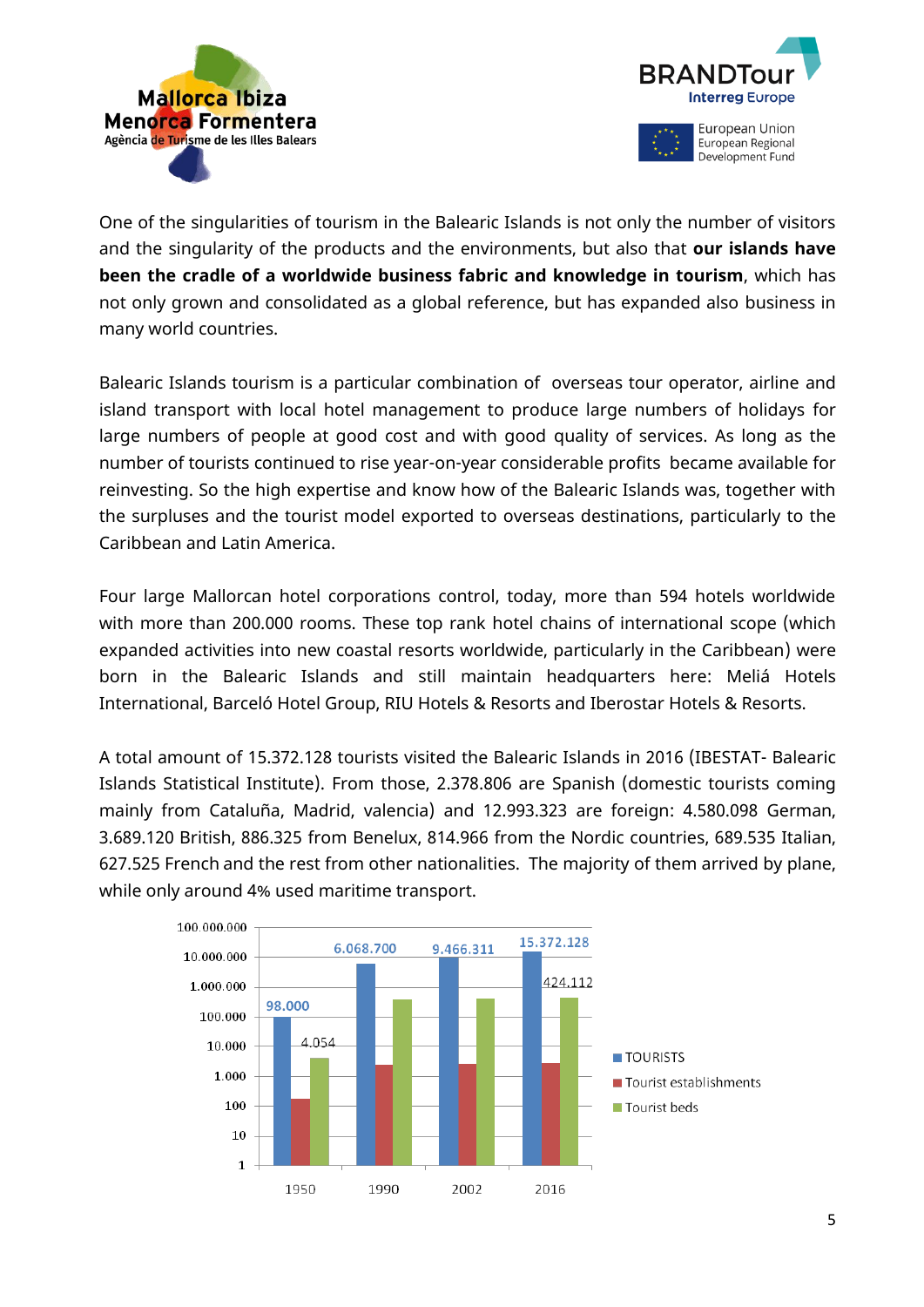



Mallorca is the most visited island with more than 10 million tourists each year; Ibiza-Formentera receive 3 million and Minorca 1,4 million tourists. Currently there are 728 hotels in the Balearic Islands with a total amount of 205.547 beds (three quarters of this offer is located in Mallorca). If we add to those, other types of tourist accommodation (apartments, hostels, guest houses, agro-tourism, campsites, holiday villages, etc.), in 2015 there were 2.759 accommodation establishments with a total amount of 424.663 beds.

The newcomer "sharing economy" with big companies in size and scale like Airbnb and other firms, the entrance in the market of new commercializing agents, the freeunregulated explosion of private homes directly rented to tourists, provide many advantages and lower prices for consumers, but on the other side, are having severe consequences for our hospitality and tourism sector. As the economic power of these technology-driven firms grows, there is a growing need to regulate this new market on every possible front.

#### 3.1. VISITOR PROFILE

The visitor profile of the Balearic Islands corresponds to a person aged between 25 and 64 years old, who bought a package holiday in Germany or Great Britain (2 visitors out of 3 are repeat visitors), staying in 3-4 star hotels in an average length stay of 8 days, with family & friends for leisure and holiday purposes and spending by average 912€ per person per holiday (110€ per day).

Six visitors out of 10 arrange their travel through tour operators, between 2 and 6 months before arrival. One in four, buys the holiday package with less than a month in advance. 36.5% is travelling to the Balearic Islands with friends, 26.9% as part of an adult couple, and 24.6% with family (with or without children).

Balearic Islands'offer of tourism services includes a variety of natural attractions combined with a good leisure proposal offering proximity, accessibility, tourist reception capacity, security, and good quality of complementary services and optimal health services.

The current tourism model in the Balearic Islands is Sun and Beach mass tourism, although **for the last 10 years there were being developed several emerging niche products** (some of them already consolidated) as golf, family tourism, rural and agro-tourism, cruises, nautical tourism, cycling, trekking, Spa&Wellness, among others.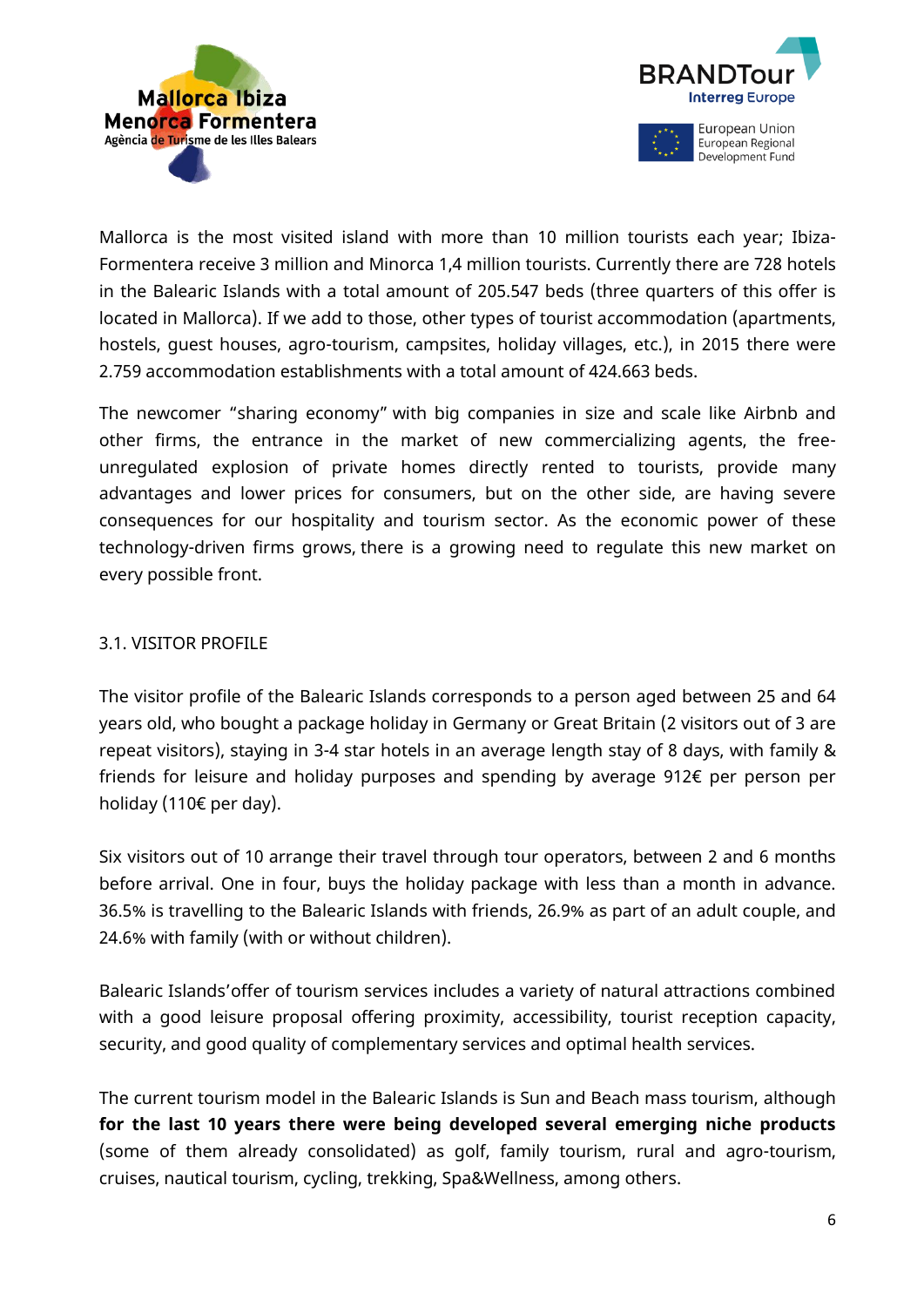



Development Fund

New strategic products to be developed are: cultural tourism, Bird watching, ethnographic, ecotourism, industrial, shopping, weddings, elite, wine and oil tourism, gastronomy, active tourism, MICE, GLBT (gay, lesbian, bisexual and transsexual), city breaks, archaeological tourism and language-idiomatic tourism.

#### 3.2. TOURIST SATISFACTION

Tourist satisfaction is considered one of the prime variables to sustain competitive business in the tourism industry because it affects the choice of destination. In this regards, **visitors to Balearic Islands give, on average, a satisfaction mark of 8.6 out of 10**.

Balearic Islands are both, the **most valued**, and the **most recommended tourist destination** in regards to its competitors: Canary islands (8.3), Italy (8.2), Spain (7.8), Portugal (7.8), Greece (7.5) (source: EGATUR- IET 2014).

Main motivations to visit balearic Islands are -by order of importance-: climate, beaches, landscapes, tranquility, local lifestyle, local cuisine, quality of accommodation and easy access to the destination, good price, and security are the main motivations.

#### 3.3. TRENDS AND COMPETITORS

As for trends, as stated in the regional policy instrument *Plan Integral de Turismo de las Islas Baleares 2015-2025,* the sustainability of tourism (social, economic and environment) is today more important than ever. But as UNWTO argues it is also important for the future to keep track and get adapted to the changing consumer: more experienced and demanding customers, demographic change (ageing, migration and diversification of family structure), changing values and lifestyles, from service economy to experience economy, etc.



In the geopolitical sphere, it should be noted that the image of the Balearic Islands is perceived as a "shelter place" for European tourism by the effects of the "Arab spring" (social revolts in Tunisia and Egypt) but also by the social, economic and political instability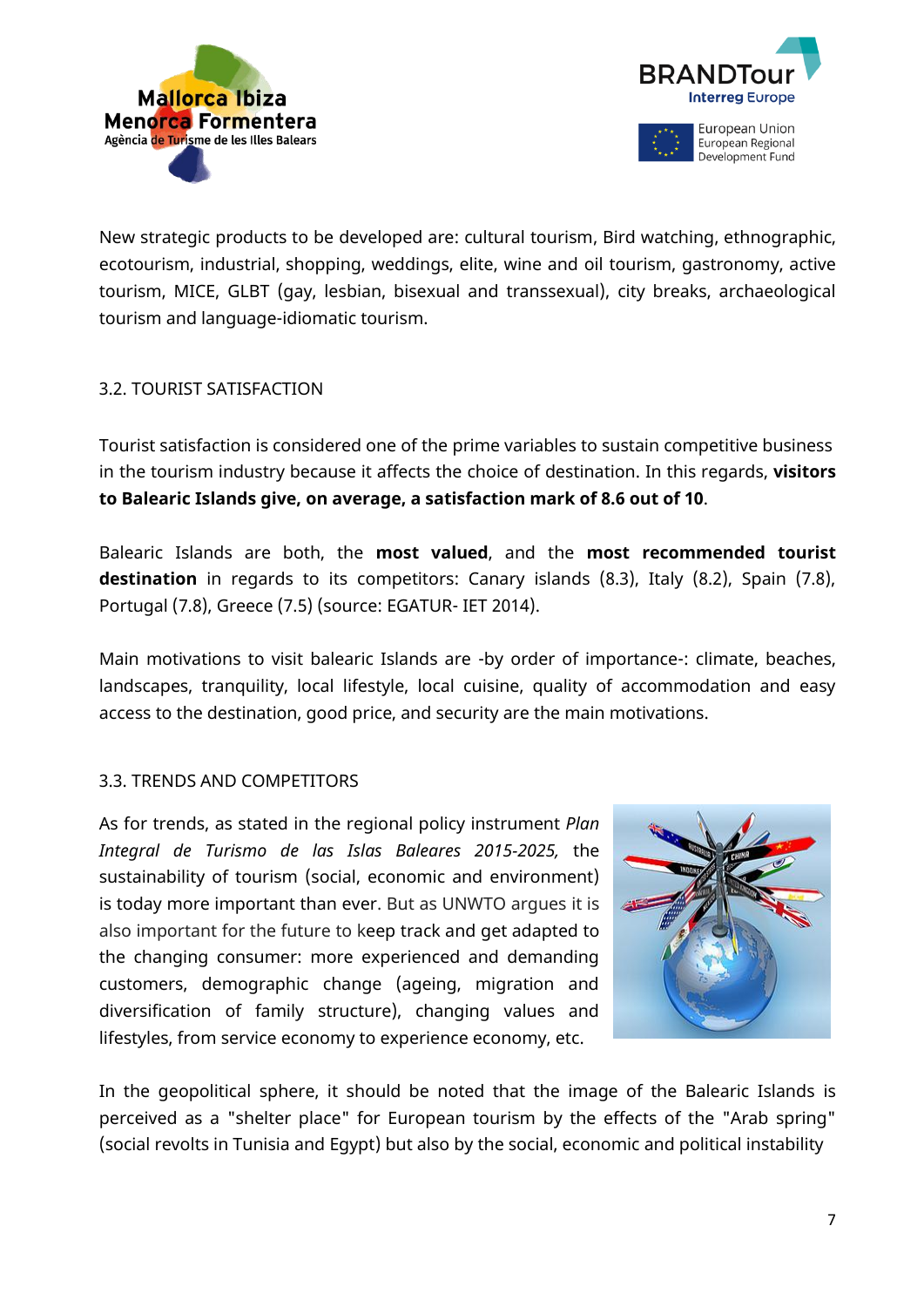



of some North Africa and Middle East destinations whose tourism activity has been negatively affected in the recent years.

The **Balearic Islands were pioneer in the development of the modern mass tourism**, however today, other parts of Spain and many other areas of the Mediterranean offer competition for its once assured markets.

This competition from the geographical expansion of Mediterranean destinations was in itself not a problem so long as three conditions were fulfilled over time: the continuous growth of the European leisure market via social and economic advancement (i.e. more disposable income and increased leisure or non-working time), secondly demographic growth and thirdly, Balearic Islands'tourism structures were strong enough to respond positively in order to **retain market share**.

Looking at the most visited destinations in the last 3 years by our tourists, we know that direct competitors of Balearic Islands are (by order of importance):

- Spain (Catalonia, Canary Islands, Andalusia, and Valencia),
- the Southern Mediterranean (Italy, France, Greece, Croatia, Turkey, Tunisia)
- the Northern Europe (Germany, UK, Benelux, Austria)
- the Caribbean (Caribbean zone, Mexico)

#### 3.4. RESIDENTS PERCEPTIONS ON TOURISM

A survey carried out by the Balearic Islands Tourist Board on 2017 shows that 60% of interviewed residents agree or strongly agree with the statement "*I am very pleased with tourism in the Balearic Islands*". Moreover, 35.1% of respondents considered that tourism helps maintaining and improving the islands'quality of life.

In regards to the Sustainable Tourism Tax, 64.6% of residents agree or strongly agree with the introduction of this tax, while only 21.3% disagree with it.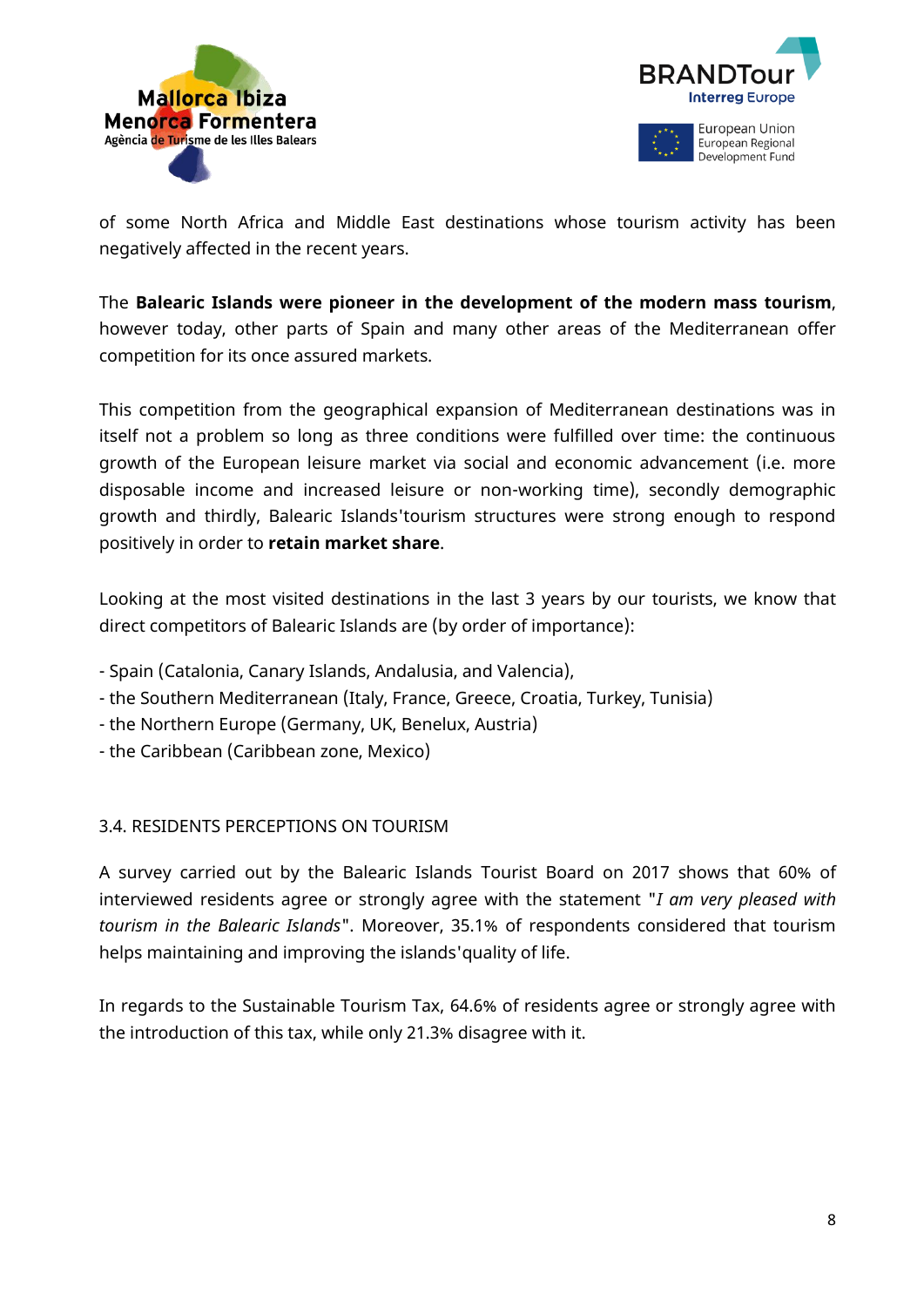



#### 3.5.CHALLENGES

There are several trends that can have an impact on the Balearic Islands tourism sector:

- social changes (family model, aging of population, healthy way of life promotion),
- technology emergences (internet, high speed train, ICT incorporation to business models),
- economic trends (market globalization, new industrial power emergency)

- geopolitical trends (instability on certain regions in the Mediterranean, development of regions with high tourism potential).

All these trends can have or have an impact on tourism business models, tourism economy and industry growth. Governments and companies capable of turning these trends into opportunities have the key of a future Tourism Sustainable Development. Business sector, University and Public Administrations in the Balearic Islands (at regional, island and local level) have realized the need of **working together to shift the current model into a more sustainable one.** Those companies and institutions configure a complete list of stakeholders whose opinion and decisions are important for the future development of the Region.

Tourism is the economic activity with the greatest repercussions in the Balearic Islands in terms of income, employment, and activity. As a result, it must be in a constant state of transformation, innovation and development, which by definition must be sustainable over time. This tourist activity, which undoubtedly has driven both economic and social progress, has also led to seasonality and over-exploitation of land and environmental resources, and has required the provision and maintenance by public institutions of the infrastructures needed to deal with the continual increase in visitor numbers, as well as to help ensure high-quality stays that will encourage tourists to return.

Furthermore, in recent years, the international geopolitical context has favoured the arrival of tourists to the Balearic Islands, to the detriment of other Mediterranean tourist destinations. Something to take into account is that these destinations have tourism systems with lower costs and fewer resources, so in situations of political stability they can be a significant competition for the Balearic Islands that should not be overlooked, which means a differentiated product needs to be offered with a special emphasis on the quality and the environment.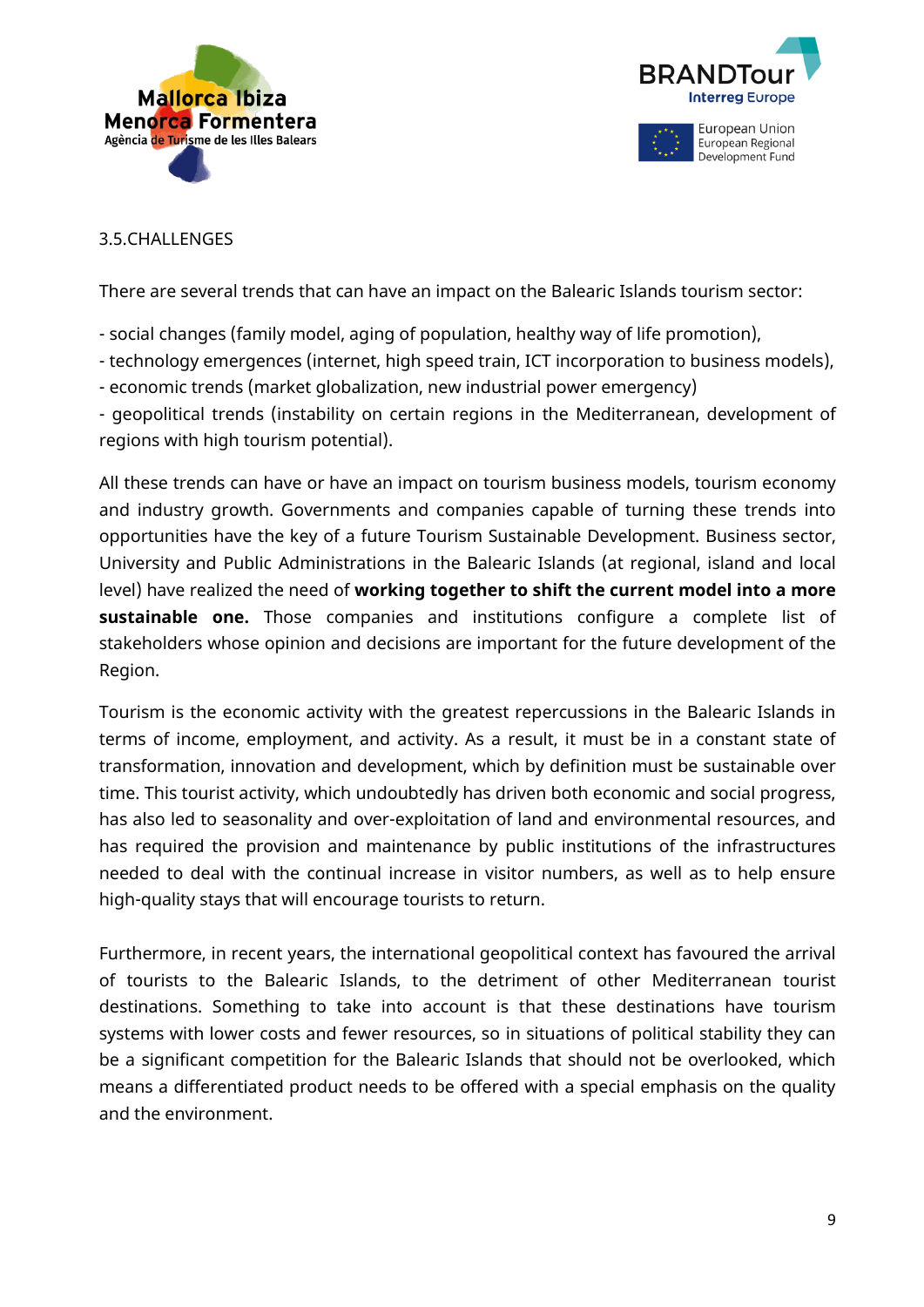



Ensuring the tourist product in the Balearic Islands retains its competitive edge, therefore, means investing not just in infrastructures, but in environmental sustainable tourism products that respond to the current preferences and future trends of tourists, who are increasingly interested in visiting places that foster sustainable environmental development.

All this requires hard work from the various agents and public institutions involved to ensure a sustainable kind of tourism, for which collaboration is needed from the business sector, which must in turn offset this improvement in the quality of the product, mainly by investing in protecting the natural environment, recovering and rehabilitating the islands'historic heritage, and developing infrastructures to foster sustainable tourism.

# **4. TOURISM SUPPORT ACTIONS OF THE BALEARIC ISLANDS REGIONAL GOVERNMENT**

#### 4.1. SUSTAINABLE TOURISM TAX

The purpose of the tax is to compensate Balearic society for the environmental cost involved in certain activities that distort or deteriorate the environment in the Balearic Islands, on the one hand, and on the other, to improve the competitiveness of the tourism sector by means of sustainable, responsible and



high-quality tourism in the archipelago. Therefore, the weight of the tax falls since July 2016 on individuals enjoying stays in tourist establishments as well as cruise ships that stopover in the Balearic Islands, and which, directly or indirectly, alter the natural balance, with repercussions on society as a whole, which has to cope with the effects. And there is 50% discount for stays made during low season (the period between 1 November and 31 March, and in the particular case of cruise ships, from 16 November to 15 April).

The tax on tourist stays in the Balearic Islands has a specific purpose, in terms of the impact that revenue raised will have on expenditure and investments linked in essence with environmental development and protection, and with sustainable tourism, and of which there are already precedents in the Balearic Islands and other regions of Spain, such as Catalonia, along with other areas and other countries.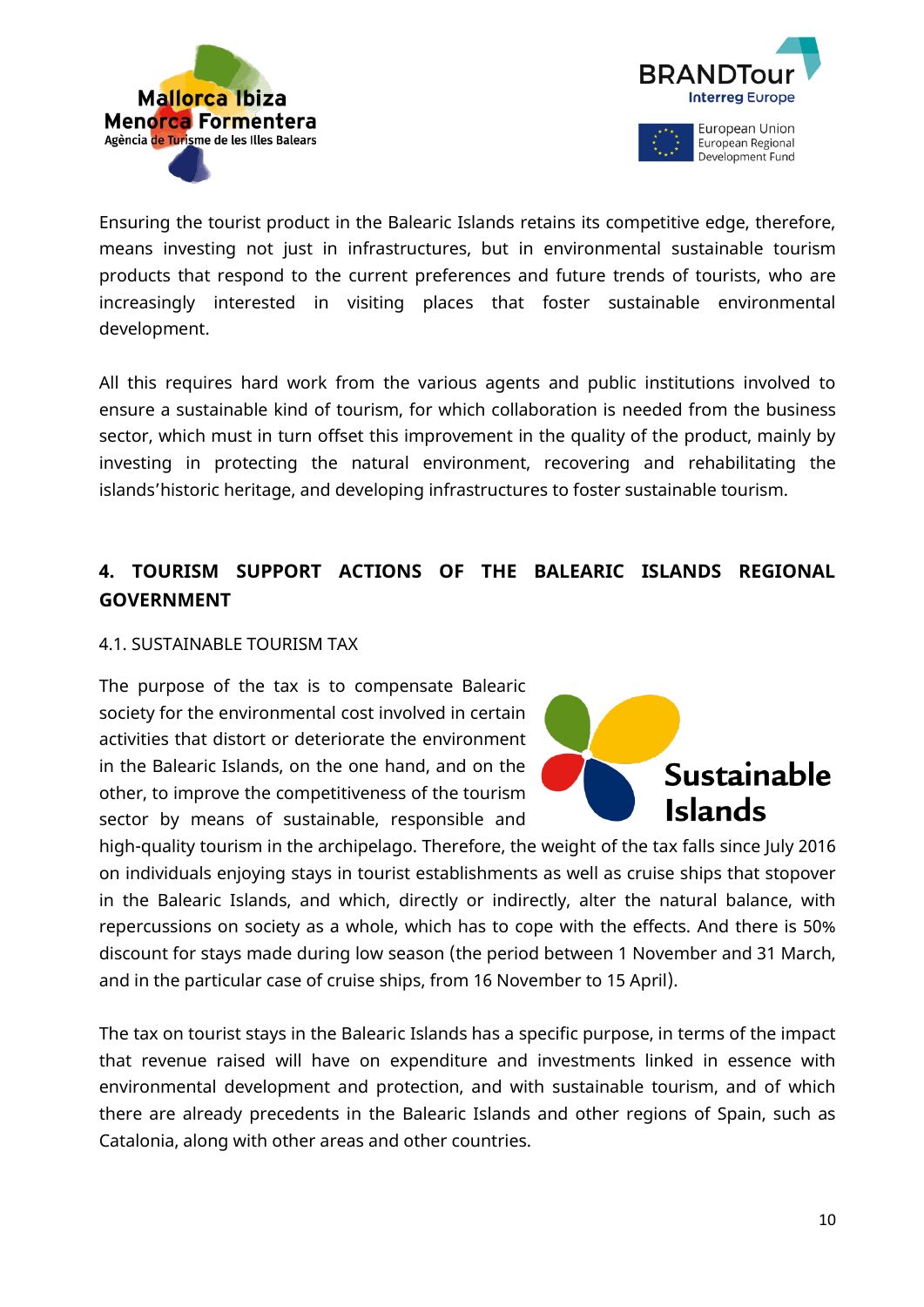



European Regional Development Fund

A sustainable tourism fund has been set up with the proceeds resulting from this tax, and, taking into account that sustainable development requires collaboration and participation from society, a *Commission for the Promotion of Sustainable Tourism* has been formed, with involvement from public administrations and various economic and social agents, who will determine how and where the funds will be invested.

30 M€ have been collected on its first year of application (from July to December 2016). This money will be invested during 2017 in 46 local projects of environmental protection and improvement of water supply, cultural heritage, innovation and research, training improvement and better quality of employment in the tourism sector.

4.2. TOURISM PROMOTION, DIVERSIFICATION STRATEGIES AND POLICIES*:* the *"BETTER IN WINTER"* campaign

The Balearic Islands have the internal challenge of turning tourism seasonality that results in temporary closures of activity in winter, into an opportunity to design and offer new innovative more sustainable tourism products with greater added value for the destination that can help attracting tourists throughout the year. This is what the Balearic Islands Regional Government is currently concerned at.

The promotional campaign "*BETTER IN WINTER*" was launched in March 2017 with the aim of developing a set of actions to give a boost to the medium and low season. This Menorca Formentera new promotional strategy wants to make our visitors discover the Balearic Islands away from the summer bustle, looking for the most authentic and unknown aspects: gastronomy, heritage, culture, nature,



sports, health, arts, popular festivals, traditions and shopping. A time where the Balearic Islands are even more attractive.

This strategy is being promoted by the Government of the Balearic Islands through its Tourist Board (ATB) and is based on two basic pillars: 1) to guarantee employment stability of workers in winter in the tourism sector and 2) to contribute to the sustainability of the destination, displacing tourist flows from summer to winter.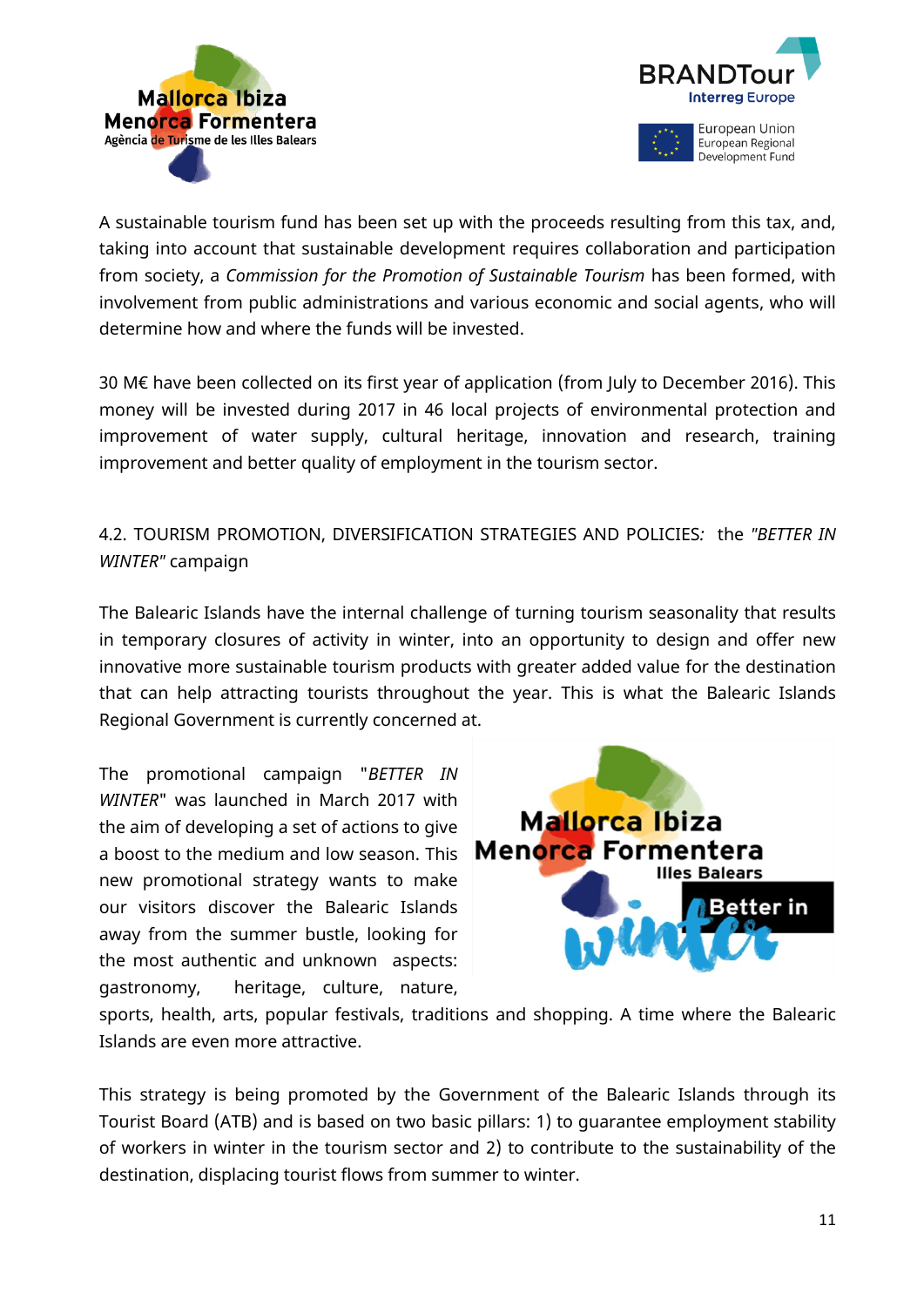



The program has successfully been presented at the major tourism fairs such as World Travel Market (London), FITUR (Madrid) and ITB (Berlin), with great expectations among international media and tour operators. Balearic Islands are unknown in winter. Beyond the focus of summer holidays it seems that for tourist agents the Balearic Islands do not exist. This great project -to boost winter season- is carried out in the 4 destinations: Mallorca, Menorca, Ibiza-Eivissa and Formentera.

We are working towards balancing tourist influxes, a vital balance for the Balearic Islands, for its residents and for the future of the tourist business. This trend started to slowly change and in 2016 it has been possible to see that Palma hotels in winter have reached almost full occupancy rates and that the number of tourists in the months before and after

summer increased considerably. Precisely, the tourist influx has increased by 12% -in relation to 2015-, between February and May 2016, and by 16% between September and November 2016, adding in both periods about one million more tourists.

To achieve its objectives *"BETTER IN WINTER"* is additionally contributing to the improvement of the tourist offer through a **sponsorship and collaboration agreements program** (950.000€ budget of the Call) launched by the Balearic Islands Tourist Board (ATB) to promote seasonal winter tourism products, and to achieve year-round employment and equitable distribution of tourists throughout the year. The strategy wants to generate a greater distribution of tourist spending, and to put into value different assets of the destination that until now were not fully integrated into tourism.

Gastronomy, sports, active tourism, incentive and congress tourism, culture and heritage are part of the list of products that the Balearic Islands Tourist Board (ATB) presents in the different European markets and on which the strategy of attracting all-year-round visitors is based.

This instrument aims to keep tourism as top economic activity for the Balearic Islands. It supports the engagement of both the public and private sectors to adapt to changes and bolster the island's main attractions. It aims to tailor the supply to the constantly evolving tourism market and, above all, to establish a development model based on responsible tourism.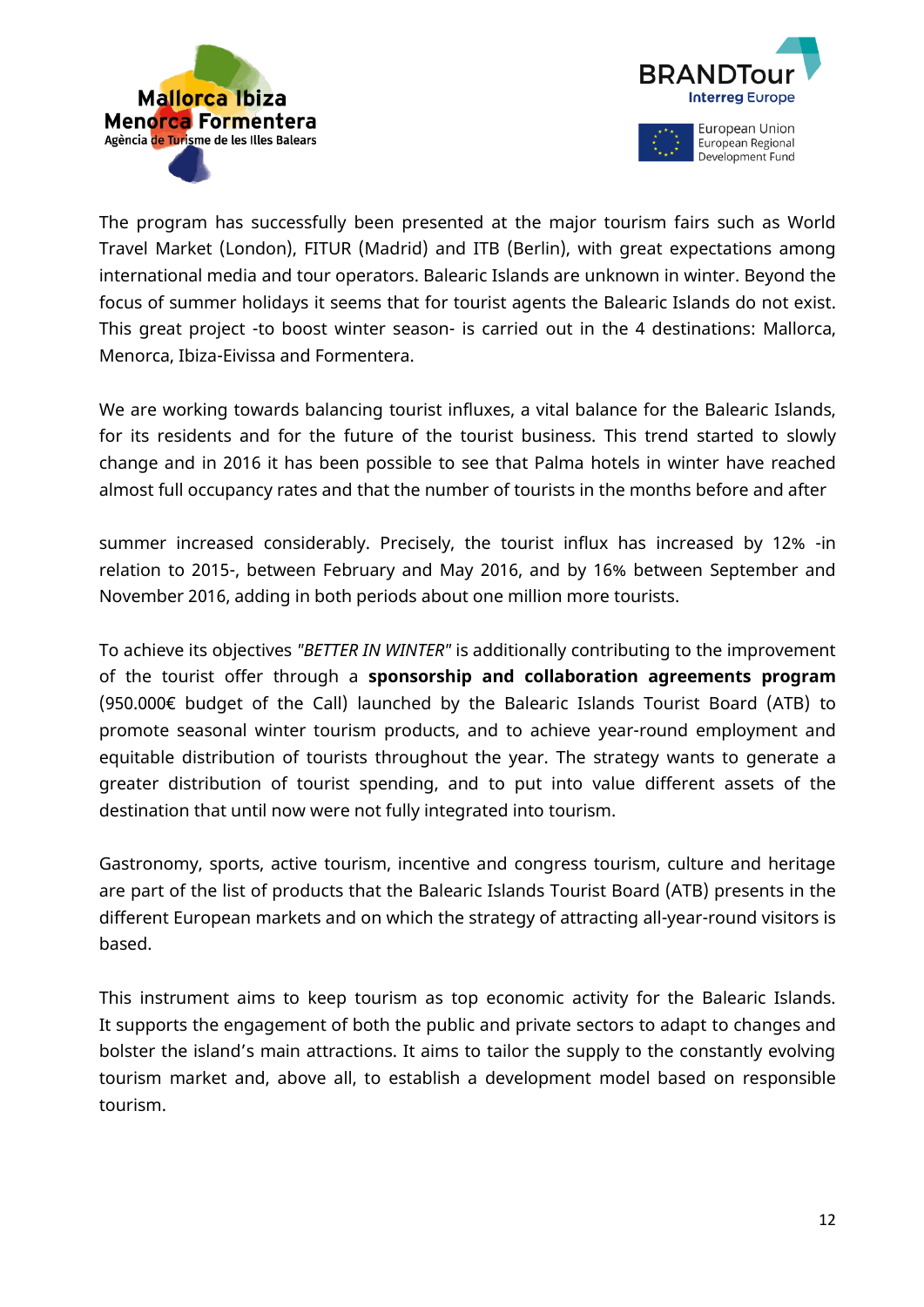



It supports diversification and motivational branding to boost the value of the regional brands (Mallorca, Menorca, Ibiza-Eivissa and Formentera) and show potential visitors how varied and attractive the island's destinations are, so that they are the first choice whenever there is an opportunity to travel. The improvement of the policy instrument is envisaged through new projects that can improve the current communication and marketing strategy to make the regional island destinations better known in the tourist markets for their unique and distinctive features such as gastronomy, heritage, thematic products, local excellence, etc. These new projects will enhance the region's tourist resources and unique values with specific products, such as cultural and heritage tourism, they will help to extend the tourist season and, in the long term, shape the demand curve and combat the seasonal nature of the region's destination.

BRANDTour project can help addressing the seasonality problem through enhancement, creation and diversification of tourism products in the Balearic Islands. Against the largely dominant sun & sea tourist product, the regional government through ATB (Balearic Islands Tourist Board) is developing strategies and actions to achieve three basic objectives:

1. To try to extend the tourist season all year (tourism activity is today concentrated from May to October).

2. To diversify the tourism products associated to the Balearic Islands.

3. To try to develop and activate initiatives and tourism products of a more sustainable basis.

# **5. POLICY INSTRUMENTS LINKED TO THE STRATEGY**

As for Tourism Policy Plans, in Spain there is a strategic Plan for tourism called: "*Plan del Turismo Español Horizonte 2020*" ("Spanish Tourism Plan Horizon 2020"), that addresses national policy in tourism. All actions boosted by national government are articulated along this plan to which all Spanish regions cooperate with in order to foster the competitiveness of the Spanish regions and of Spain as a tourist destination.

At regional level, competences on tourism belong to the Tourism Ministry- Balearic Islands Tourist Board which undertakes initiatives for the quality and promotion of tourism on the whole territory. Statute of Autonomy of the Balearic Islands states that the organisation and planning of the tourism sector, tourism promotion, tourist information and offices abroad, the legislative power in tourism matters, the regulation and classification of companies and tourist establishments and the regulation of the public lines to support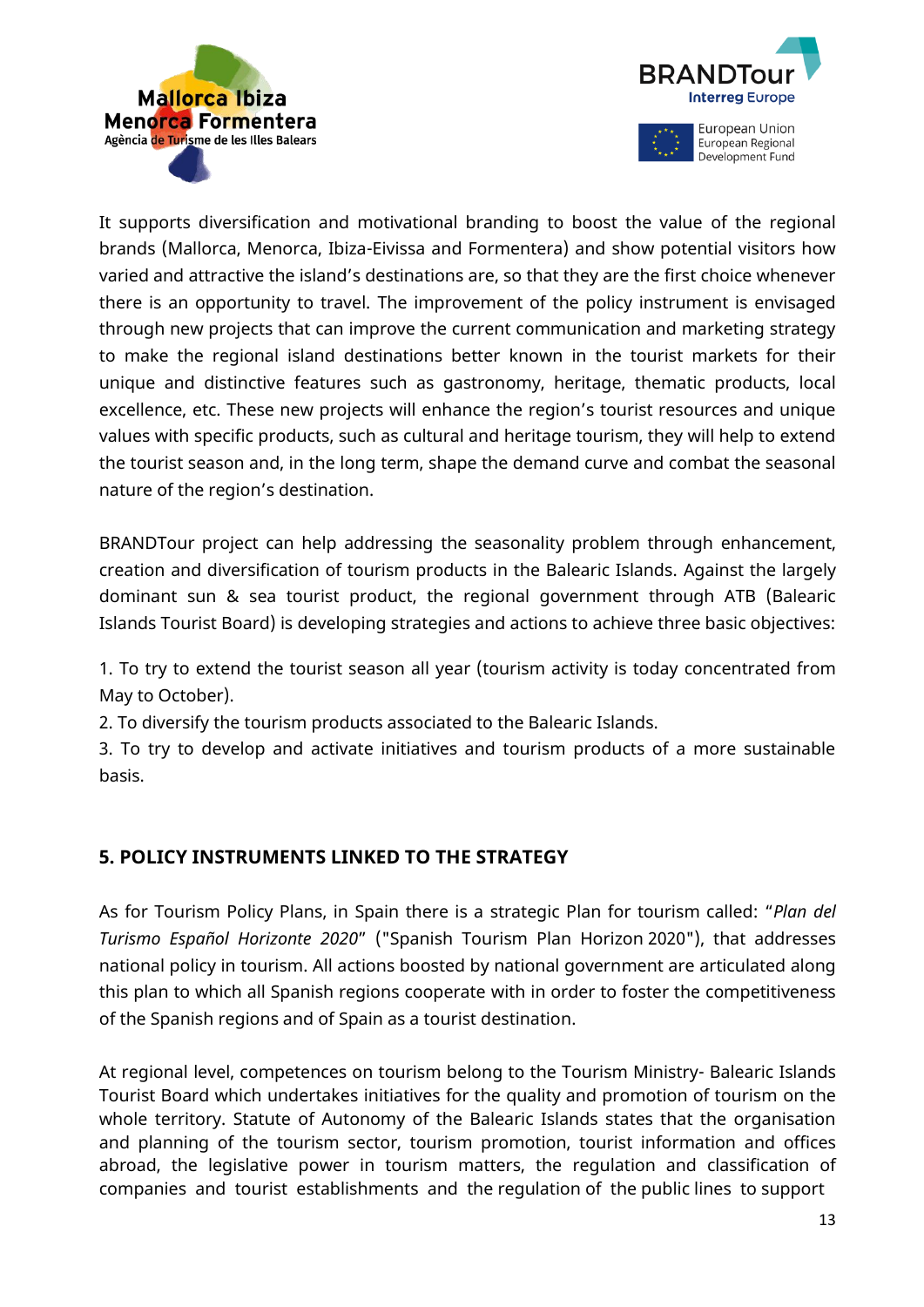



tourism are the exclusive competence of the region. In the exercise of the aforementioned competences, the regional administration (ATB) shall always strive, when necessary, to coordinate efforts with the Spanish administration, the island councils and the local entities. The different administrations in the autonomous community which hold competences in tourism matters, shall fit their reciprocal relations within the principles of mutual information, coordination, collaboration and cooperation with respect to the respective spheres of competence and the weight of the public interests involved, with the emphasis placed on administrative efficacy and efficiency.

ICT applied to tourism in the Balearic Islands is organized around two Technology-Tourism Clusters: "*Balears.t"* and "*Turistec"* which aim is to guide local companies in the adaptation process to the continuous change of our times.

Policy instrument ROP Balearic Islands Region (FEDER 2014-2020) specific priority PI.3D aims at supporting the capacity of the SMEs to grow in regional, national and international markets, and to engage them in innovation processes. The Regional Operational Programme devotes 4.45% of the total resources to OT3. This regional objective for Balearic Islands is in line with BRANDTour goals, as it can help the region to strengthen the promotion of tourism products in foreign markets and to develop products that encourage tourist demand and positively contribute to the diversification and sustainability of the tourist offer, making tourism less seasonal.

Besides, RIS3 Balearic Islands recognises tourism as an important sector of the regional economy and supports its development through its adaptation to the transformations of the sector, with a focus on quality, innovation and sustainability. RIS3 Balearic Islands is in line with BRANDTour objectives since it aims at boosting business innovation and tourism promotion of the region, but also transforming the social and economic challenges of the region into opportunities for the exploitation of new niches of activity business that can support growth. Promoting, supporting and strengthening tourism SMEs and advanced tourist services are key objectives of RIS3 Balearic Islands that supports internationalisation of tourist SME, territorial sustainability, knowledge transfer, research and open innovation and technological development.

The *Balearic Islands Tourism Board Action Plan 2017* aims to respond to the main challenges of the Balearic Islands tourism:

- Seasonality.
- Environmental, social and economic sustainability.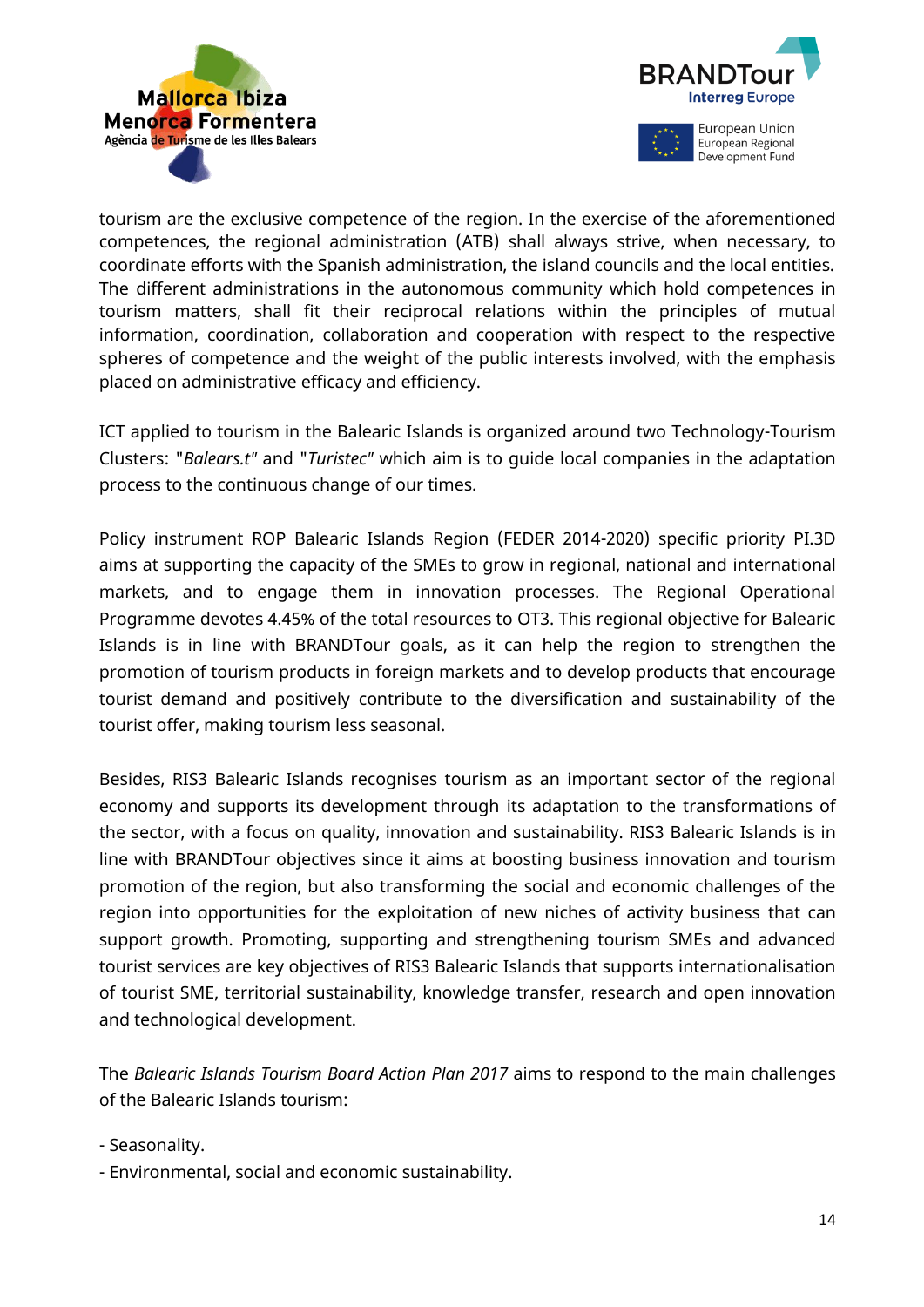



- Quality and diversity of the tourism offer.
- Putting in value new products and services.
- Increasing the number of tourism "beneficiaries".
- More inter-institutional coordination.

# **6. REGIONAL SWOT ANALYSIS FOR BALEARIC ISLANDS**

# **STRENGTHS**

- The Balearic Islands is top tourist destination at European and global scale.

- It is a destination very appealing to visitors that generates high overall satisfaction of stay and high recommendation rates (repeat visitors is a significant segment, 76%).

- Well-known destination for the customer.

- Balearic Islands overcome the tourist assessment values of main competitor destinations: Canary Islands, Italy, Spain, Portugal and Greece, in the majority of attributes, but especially in regards to beaches, natural settings, good weather, food and culture, socializationpresence of compatriots, tourist attractions diverse and adequate, friendliness and security (in all aspects: physical, legal, sanitary, religious and political. Balearic Islands is considered a safe destination, and this is a main advantage). (Source: Balearic Islands Tourism Barometer 2016).

- It is a friendly popular destination with a great variety of economic visitor profiles: from low-cost to luxury-high spending.

- High degree of efficiency and good value for money.

- Proximity to outbound travel markets and easy access, with direct flights from and to the main European cities throughout the year, is an advantage that no other competitor in the Mediterranean can offer.

- Excellent accommodation and tourist facilities, good health services & infrastructures and fast and efficient public transport.

- Worldwide leading Majorcan hotel companies that maintain main offices in the region.

- More than 50 years of tourism know-how which has been exported to other worldwide tourist destinations.

- Relaxed Mediterranean culture and quiet atmosphere, with magical sunsets, dinners by the sea, sea breezes, "terrazas", quality of time and relaxed living.

- There is strong R&D infrastructure able to develop and deliver much needed innovative tourism products and services.

- Highly specialised and professional services.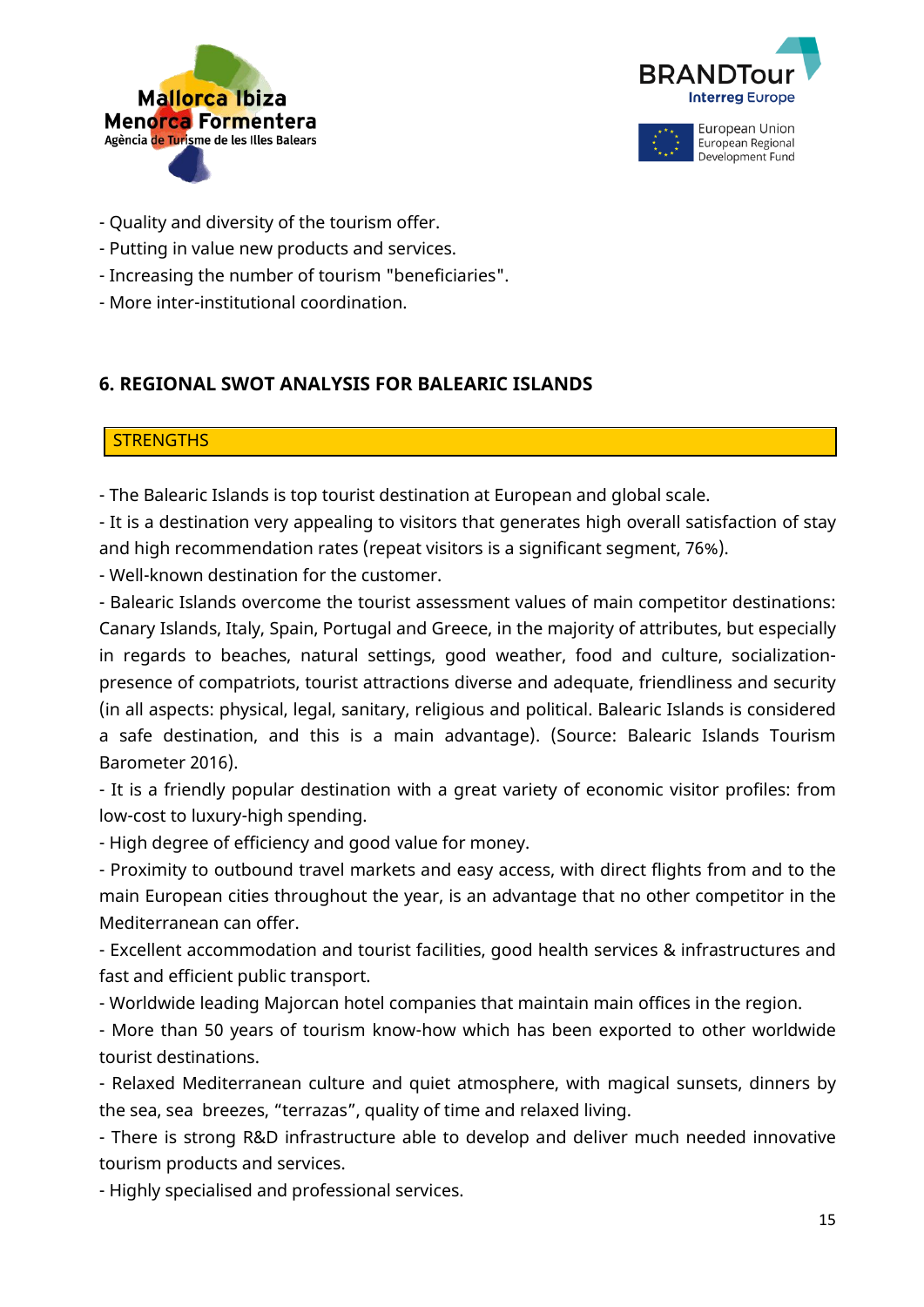



# **WEAKNESSES**

- Mature destination with geographically limited capabilities of growth through physical expansion.

- Strong dependence on 3S (sea-sun-sand tourism) although many efforts are currently being done to develop alternative off-season products.

- Job insecurity and low wages.

- Low level of internationalization in SMEs and of products different than Sun and Beach.

- Perceived saturation of places in high season.

- Two elements are worse rated in comparison to other emerging competitor destinations: expensive commercial offer and high prices outside hotels.

- "Closed for winter" and "Sundays closed" are terms that may be hindering tourist development in the medium and low season.

- Lack of new experiences that could provide wider content to the current agenda of possible activities to be undertaken by tourists during their stay.

- Dispersion in the communication efforts made by Public Administrations and the various tourist associations. This could be interpreted as a cause of destination marketing inefficiency.

#### **OPPORTUNITIES**

- The Balearic Islands still have a great potential to be directly sold to individual travellers (although this trend is progressively increasing) due to the current preponderance of Tour Operators'intermediation.

- There is room for improvement in accessibility (facilities for disabled people) and also in facilities addressed to the young and elderly people (segments with great potential, as no tourist destination completely fulfils their needs).

- New ways of tourism promotion -BRANDTour strategies- will help putting in value heritage, natural or cultural resources, allowing to diversify the present tourist offer and adding value to it.

- The tourism sector is growing at international level (more people travelling more often).

- ICT technologies are the key for new tourism business models.
- Slow movement: slow city, slow holiday, slow food, slow life...
- Greater social environmental conscience.

- European and national funding for implementing innovative products and services in the tourism industry.

- Development of next generation ICT technology (Web 3.0 and 4.0, smart phones).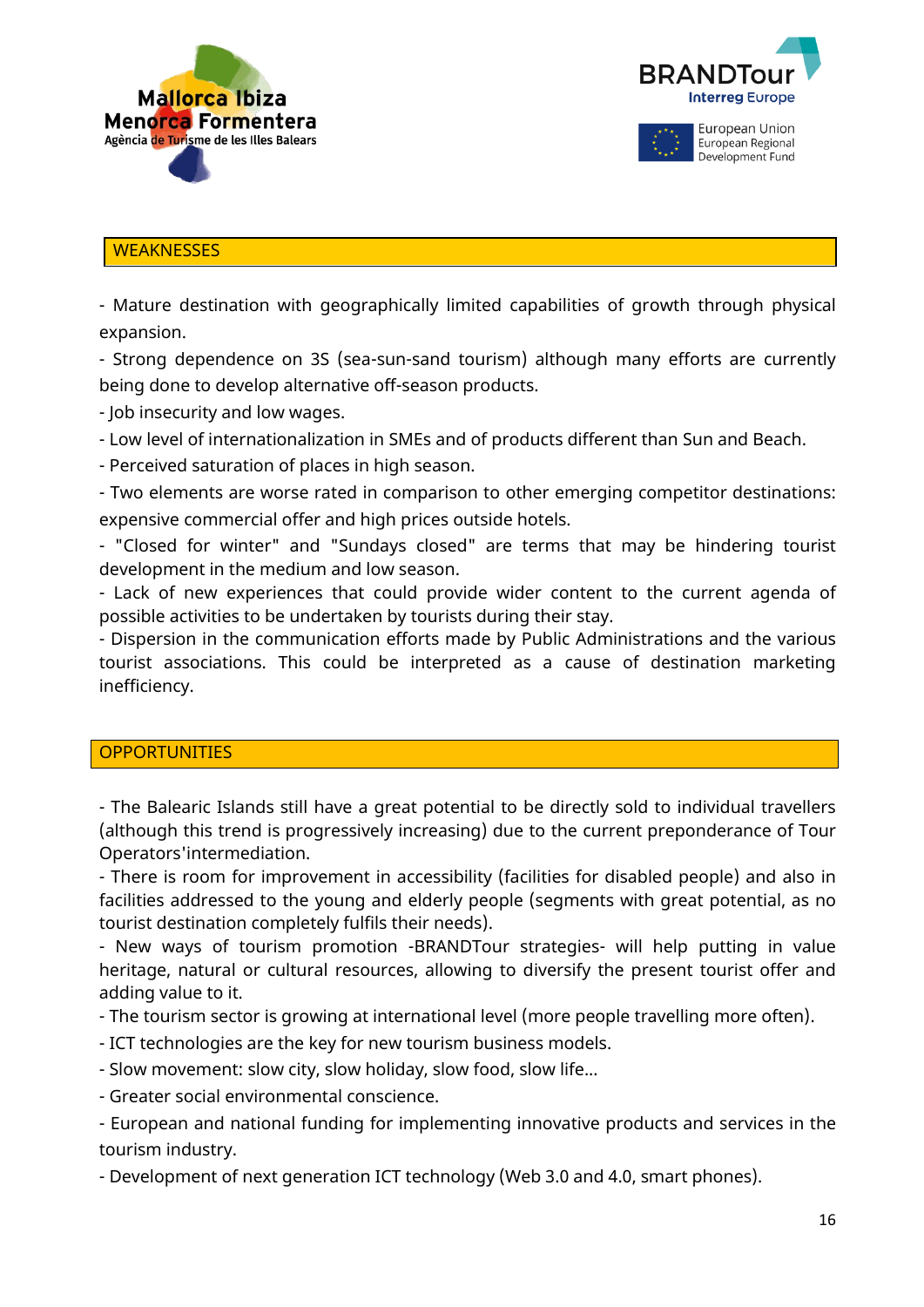





- Easier access to information and easier web content sharing.

- Tourists change their profiles and require tourism service integration.

- Increasing awareness of customers on requirements for energy savings and environmentally friendly technologies.

- MICE product can achieve greater presence in Mallorca due to the recent opening of the Palma Congress Palace (1st April 2017).

- Diversification of outbound tourist markets.

- Improving policies in regards to environmental respect, to create in our limited territory a better balance between consumption and economic development.

#### **THREATS**

- Competitor destinations geographically close or offering similar tourist products.

- Three competitor destinations Canary Islands, mainland Spain and Italy, have higher consumer ratings in regards to commercial offer and cultural activities.

- The sun & beach tourist in high season complaints about excessive prices and too much people. Maybe this is a threat since that might stop him/her from repeating stay.

- There is a need to analyze which nationalities and type of consumers generate less satisfaction and intention to return.

- Balearic Islands should be able to continue managing for all tourist seasons, different tourist profiles in regards to spending and motivations.

- Concentration of demand in major tour operators.

- Loss of tourists and loss of benefits per tourist for the growing competence of other destinations, not only in price, but also in quality.

- New emerging destinations.

- High degree of seasonal variation, with very strong tourism traffic during summer.

- Negative impact on environment and natural resources.

- Business uncertainty facing financial crisis.

- Insularity problem.
- Tourism industry still not part of knowledge economy.
- Professionalism should be improved.
- Global crisis changes tourist profiles.

- There is enough education offer in tourism within the Balearic Islands, but it is not balanced between islands (it is mostly concentrated in Mallorca) and sometimes it does not respond to companies demands.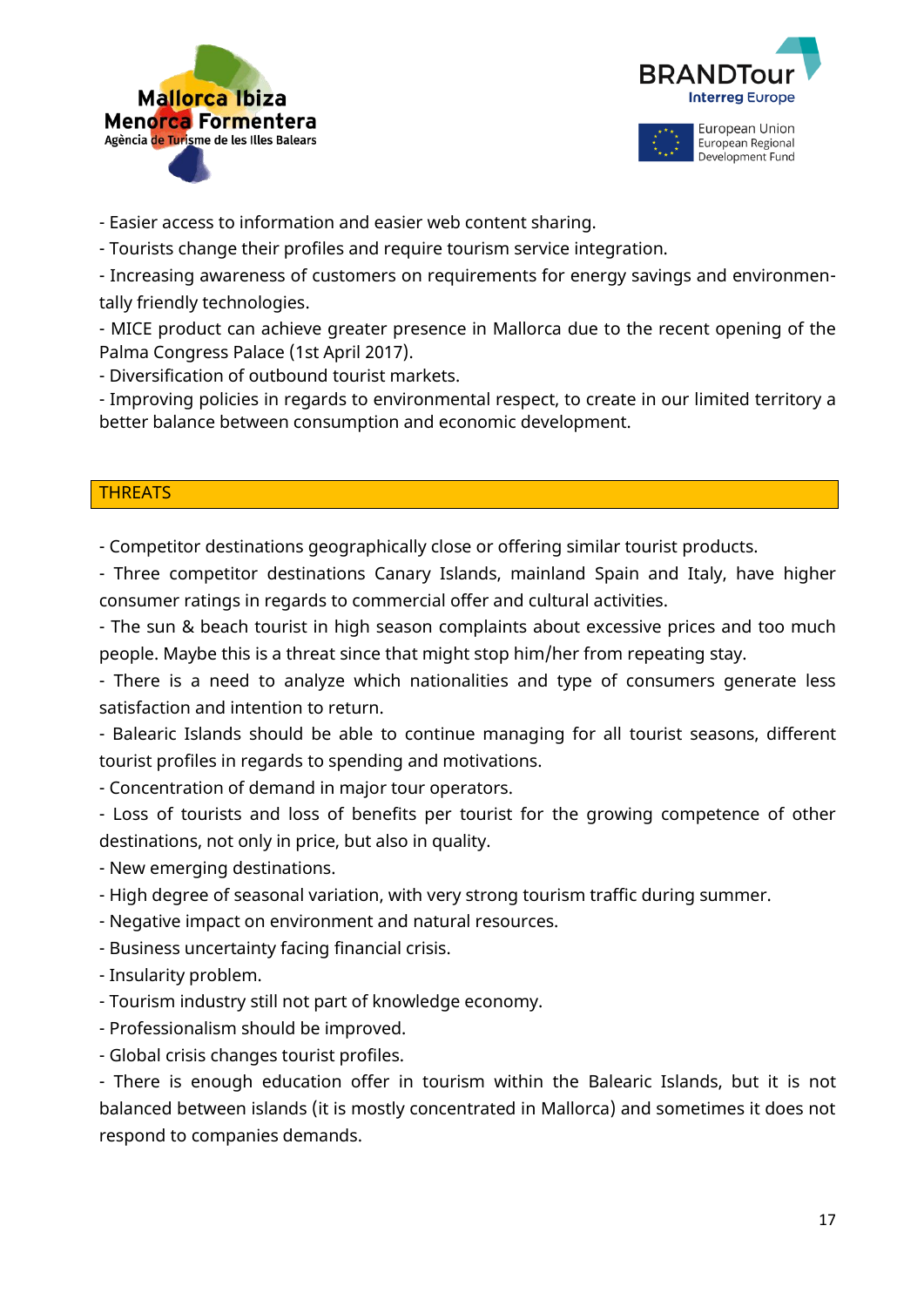





| <b>Policy theme</b>                                                                                               | <b>Strengths</b>                                                                                                                                                                                                                                                                                                                                        | <b>Development priorities</b>                                                                                          | <b>Policy</b> |
|-------------------------------------------------------------------------------------------------------------------|---------------------------------------------------------------------------------------------------------------------------------------------------------------------------------------------------------------------------------------------------------------------------------------------------------------------------------------------------------|------------------------------------------------------------------------------------------------------------------------|---------------|
|                                                                                                                   |                                                                                                                                                                                                                                                                                                                                                         |                                                                                                                        | rate          |
| 1. The promotion of tourism<br>products to enhance the<br>visibility, image and market<br>uptake of destinations. | - Balearic Islands is a top well-known tourist<br>destination at European and global scale.<br>- Very appealing destination that generates<br>repetition of stay and high recommendation rates.<br>- Proximity to outbound markets and easy access,<br>with direct flights from and to main European<br>cities.                                         | Culture, gastronomy, local traditions,<br>sports, active tourism, MICE, heritage<br>as tourism development priorities. | 5             |
| 2. The valorisation of<br>attractions through marketing,<br>territorial branding and quality<br>schemes.          | - Balearic Islands overcome tourist assessment<br>values of competitors in all attributes, but specially<br>in regards to beaches, natural settings, good<br>weather, food& culture tourist attractions,<br>friendliness and security.<br>- Excellent accommodation and tourist facilities.<br>- High degree of efficiency and good value for<br>money. | Sustainable tourism products with<br>high added value.                                                                 | 5             |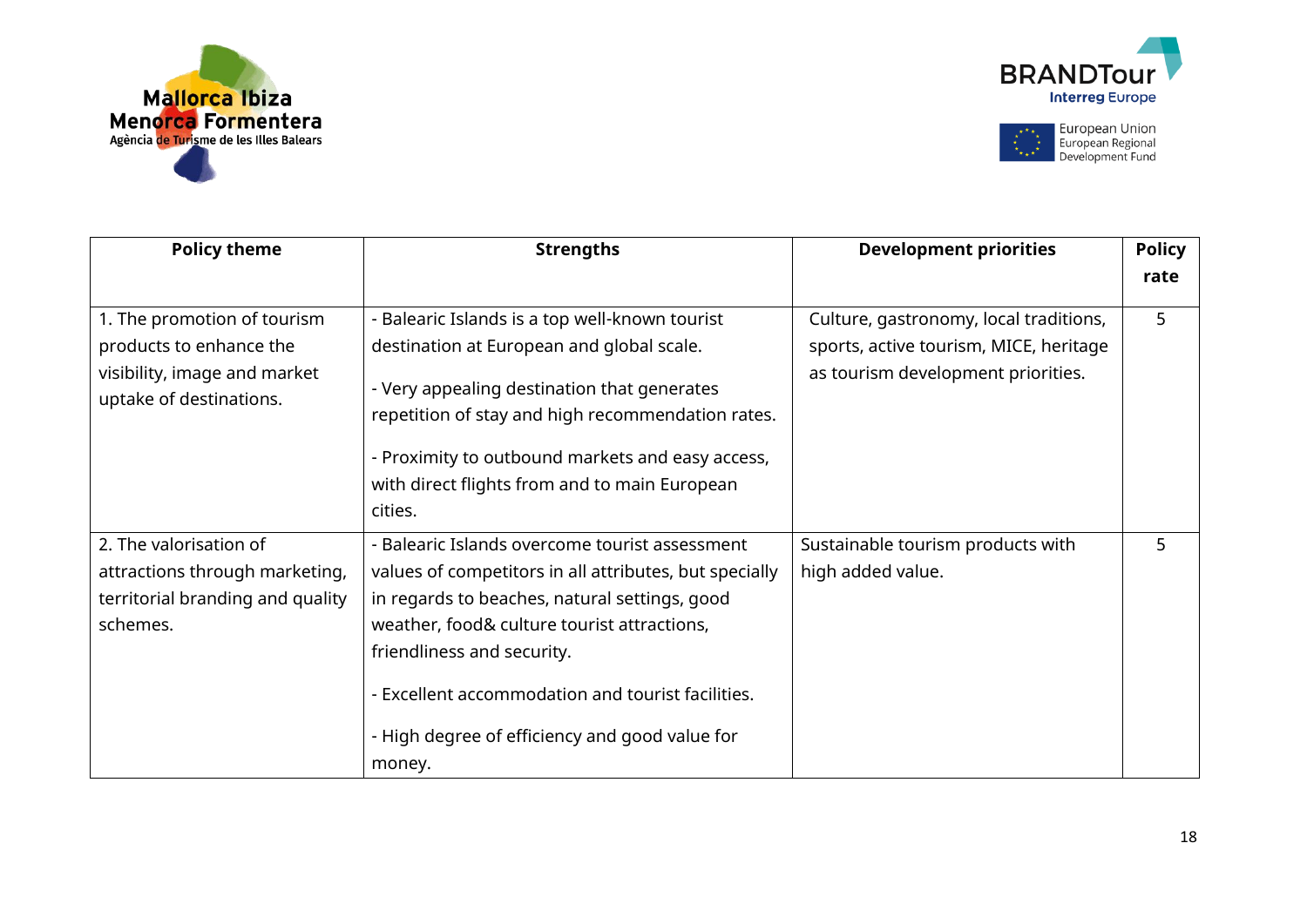





| 3. The innovation of the<br>tourism offer through the<br>clustering of SMEs and tourism<br>products.       | - There is strong R&D infrastructure able to<br>develop and deliver much needed innovative<br>tourism products and services.                                                              | Innovation and quality are important<br>for Balearic Islands Tourism.                                                                                                                                                                                                       | 4 |
|------------------------------------------------------------------------------------------------------------|-------------------------------------------------------------------------------------------------------------------------------------------------------------------------------------------|-----------------------------------------------------------------------------------------------------------------------------------------------------------------------------------------------------------------------------------------------------------------------------|---|
| 4. The innovation of the<br>tourism offer through<br>synergies between private and<br>public stakeholders. | - More than 50 years of tourism know-how.<br>- Highly specialised and professional services.<br>- Worldwide leading Majorcan hotel companies<br>that maintain main offices in the region. | Working together, business sector,<br>University and Public Administrations<br>in the Balearic Islands to shift the<br>current model into a more sustainable<br>one.<br>Sponsorship and collaboration<br>agreements Program (BETTER IN<br>WINTER public Call for projects). | 4 |
| 5. The diversification of tourism<br>products and services to<br>provide more customised<br>packages.      | Balearic Islands are a friendly popular destination<br>with a great variety of economic visitor profiles:<br>from low-cost to luxury-high spending.                                       | Promotion and diversification of<br>tourism products that help displacing<br>tourism flows from summer to winter<br>(BETTER IN WINTER regional strategy).                                                                                                                   | 5 |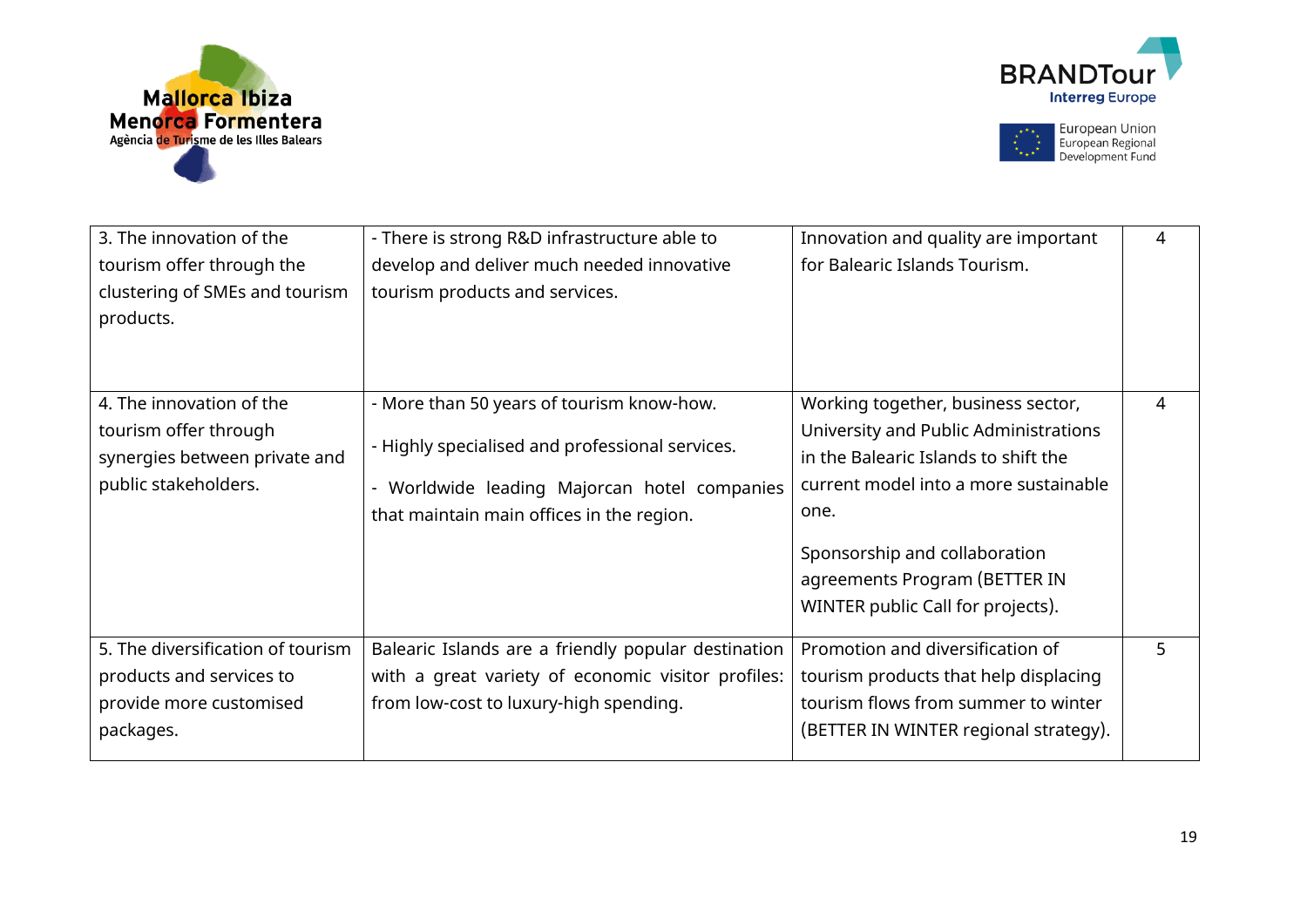





| 6. The development of                                         | New ways of tourism promotion -BRANDTour                                                                 | Development of sustainable                              |  |
|---------------------------------------------------------------|----------------------------------------------------------------------------------------------------------|---------------------------------------------------------|--|
| experiential tourism in relation<br>to local value chains and | strategies- will help putting in value heritage,<br>natural or cultural resources, allowing to diversify | tourism products, based on<br>best experience analysis. |  |
| excellence.                                                   | the present tourist offer and adding value to it.                                                        | Niche tourism products.                                 |  |
|                                                               |                                                                                                          |                                                         |  |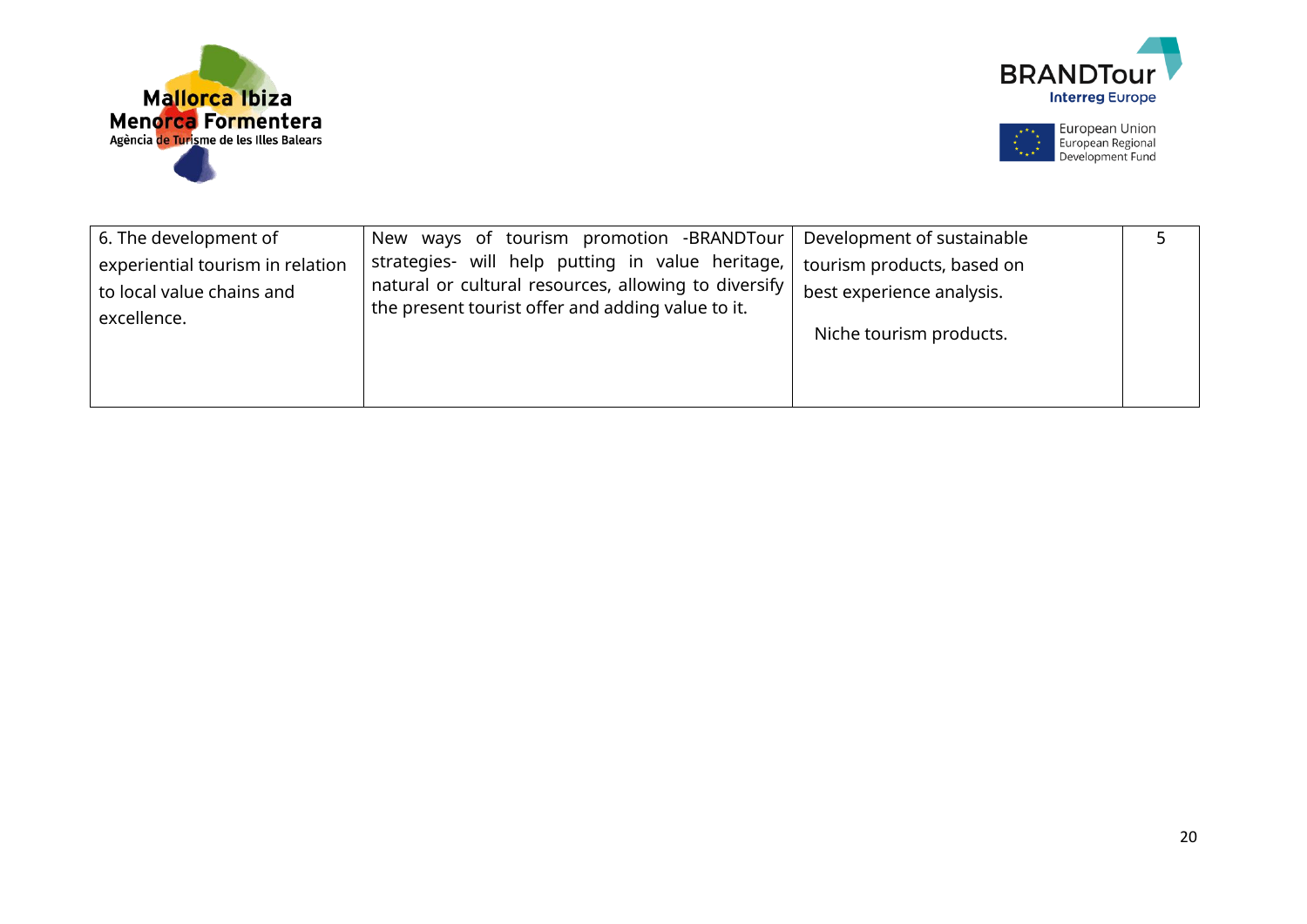



# **7. References**

- ATB - Balearic Islands Tourism Board:

Tourism statistics:

http://www.caib.es/sites/estadistiquesdelturisme/ca/inici23165/?campa=yes Balearic Islands Tourism Board Action Plan 2017:

http://www.caib.es/govern/sac/fitxa.do?codi=2225463&coduo=475&lang=ca Balearic Islands Integral Tourism Plan 2015-2025:

http://www.caib.es/govern/sac/fitxa.do?codi=2225484&coduo=475&lang=ca

- Balearic Islands Government website: www.caib.es

- IBESTAT- Balearic Islands Statistical Institute:

http://ibestat.caib.es/ibestat/estadistiques/economia/turisme/0b70b294-81e0-413a-b7b2- 3cc3a33593a8

- Instituto de Estudios Turísticos (IET) (Spanish Tourism Statistics).

http://estadisticas.tourspain.es/en-EN/turismobase/Paginas/default.aspx

- Plan del Turismo Español Horizonte 2020. Turespaña.

http://www.tourspain.es/es-

es/VDE/Documentos%20Vision%20Destino%20Espaa/Plan\_Turismo\_Espa%C3%B1ol\_Horizon te\_2020\_0812.pdf

- Regional Development Fund for Balearic Islands 2014-2020 (FEDER)

http://www.caib.es/sites/fonseuropeus/ca/portada\_2016/?campa=yes

- RIS3 Balearic Islands, Fundació BIT- Balearic Islands regional Government.

http://www.ris3balears.org/?lang=en